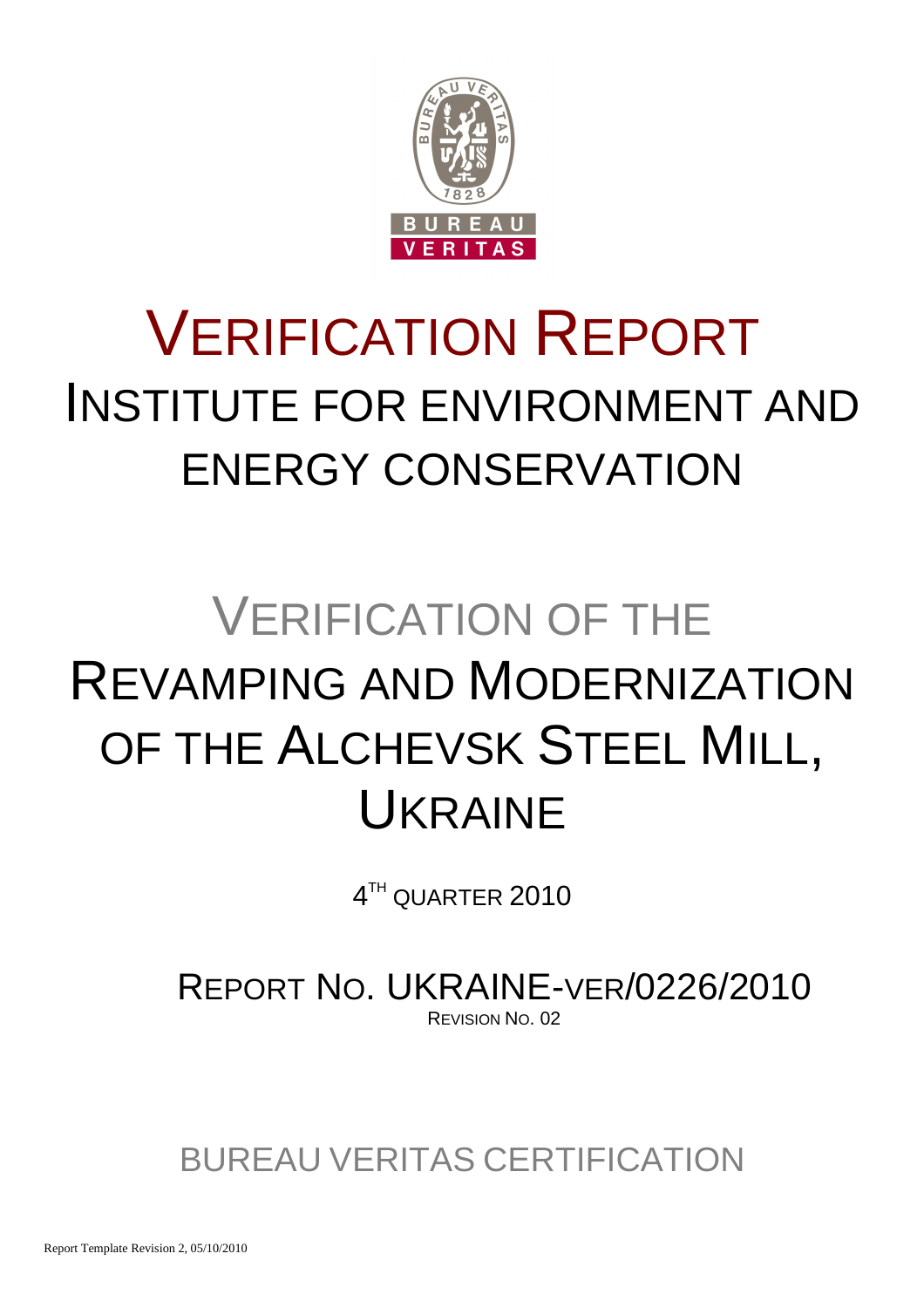

| Date of first issue:<br>16/05/2011                                                                                                                                                                                                                                                                                                                                                                                                                                                                                                                                                                                                                                                                                                               | Organizational unit:<br><b>SAS</b>         |           | <b>Bureau Veritas Certification Holding</b> |                                                                                                                                                                                                 |  |  |  |
|--------------------------------------------------------------------------------------------------------------------------------------------------------------------------------------------------------------------------------------------------------------------------------------------------------------------------------------------------------------------------------------------------------------------------------------------------------------------------------------------------------------------------------------------------------------------------------------------------------------------------------------------------------------------------------------------------------------------------------------------------|--------------------------------------------|-----------|---------------------------------------------|-------------------------------------------------------------------------------------------------------------------------------------------------------------------------------------------------|--|--|--|
| Client:<br>Institute for Environment and Energy<br>Conservation                                                                                                                                                                                                                                                                                                                                                                                                                                                                                                                                                                                                                                                                                  | Client ref.:<br>Vasyl Vovchak              |           |                                             |                                                                                                                                                                                                 |  |  |  |
| Summary:<br>Bureau Veritas Certification has made the periodic verification of the 4 <sup>th</sup> quarter of 2010 of the "Revamping and<br>modernization of the Alchevsk Steel Mill, Ukraine", JI Registration Reference Number UA 1000022, project of<br>Institute for Environment and Energy Conservation located in Alchevsk, Lugansk region, Ukraine and applying<br>JI specific approach, on the basis of UNFCCC criteria for the JI, as well as criteria given to provide for<br>consistent project operations, monitoring and reporting. UNFCCC criteria refer to Article 6 of the Kyoto<br>Protocol, the JI rules and modalities and the subsequent decisions by the JI Supervisory Committee, as well as<br>the host country criteria. |                                            |           |                                             |                                                                                                                                                                                                 |  |  |  |
| The verification scope is defined as a periodic independent review and ex post determination by the Accredited<br>Entity of the monitored reductions in GHG emissions during defined verification period, and consisted of the<br>following three phases: i) desk review of the project design and the baseline and monitoring plan; ii) follow-up<br>interviews with project stakeholders; iii) resolution of outstanding issues and the issuance of the final<br>verification report and opinion. The overall verification, from Contract Review to Verification Report & Opinion,<br>was conducted using Bureau Veritas Certification internal procedures.                                                                                    |                                            |           |                                             |                                                                                                                                                                                                 |  |  |  |
| The first output of the verification process is a list of Clarification, Corrective Actions Requests, Forward<br>Actions Requests (CR, CAR and FAR), presented in Appendix A.                                                                                                                                                                                                                                                                                                                                                                                                                                                                                                                                                                    |                                            |           |                                             |                                                                                                                                                                                                 |  |  |  |
| In summary, Bureau Veritas Certification confirms that the project is implemented as planned and described in<br>approved project design documents. Installed equipment being essential for generating emission reduction<br>runs reliably and is calibrated appropriately. The monitoring system is in place and the project is generating<br>GHG emission reductions. The GHG emission reduction is calculated accurately and without material errors,<br>omissions, or misstatements, and the ERUs issued totalize 181 224 tons of CO2 equivalent for the monitoring<br>period 01/10/2010 - 31/12/2010.                                                                                                                                       |                                            |           |                                             |                                                                                                                                                                                                 |  |  |  |
|                                                                                                                                                                                                                                                                                                                                                                                                                                                                                                                                                                                                                                                                                                                                                  |                                            |           |                                             | Our opinion relates to the project's GHG emissions and resulting GHG emission reductions reported and<br>related to the approved project baseline and monitoring, and its associated documents. |  |  |  |
| Report No.:<br>Subject Group:                                                                                                                                                                                                                                                                                                                                                                                                                                                                                                                                                                                                                                                                                                                    |                                            |           |                                             |                                                                                                                                                                                                 |  |  |  |
| UKRAINE-ver/0226/2010<br>JI                                                                                                                                                                                                                                                                                                                                                                                                                                                                                                                                                                                                                                                                                                                      |                                            |           | <b>Indexing terms</b>                       |                                                                                                                                                                                                 |  |  |  |
| Project title:<br>"Revamping and modernization of the Alchevsk<br>Steel Mill, Ukraine"                                                                                                                                                                                                                                                                                                                                                                                                                                                                                                                                                                                                                                                           |                                            |           | Reductions, Verification                    | Climate Change, Kyoto Protocol, JI, Emission                                                                                                                                                    |  |  |  |
| Work carried out by:                                                                                                                                                                                                                                                                                                                                                                                                                                                                                                                                                                                                                                                                                                                             |                                            |           |                                             |                                                                                                                                                                                                 |  |  |  |
| Kateryna Zinevych - Team Leader, Lead verifier<br>Olena Manziuk - Team Member, Verifier                                                                                                                                                                                                                                                                                                                                                                                                                                                                                                                                                                                                                                                          |                                            |           |                                             |                                                                                                                                                                                                 |  |  |  |
| Work reviewed by:                                                                                                                                                                                                                                                                                                                                                                                                                                                                                                                                                                                                                                                                                                                                |                                            |           |                                             |                                                                                                                                                                                                 |  |  |  |
| Ivan Sokolov - Internal Technical Reviewer                                                                                                                                                                                                                                                                                                                                                                                                                                                                                                                                                                                                                                                                                                       |                                            | $\bowtie$ | Client or responsible organizational unit   | No distribution without permission from the                                                                                                                                                     |  |  |  |
| Work approved by:<br>Flavio Gomes - Operational Manager<br><b>Burea</b><br>Date of this revision:<br>Rev. No.:                                                                                                                                                                                                                                                                                                                                                                                                                                                                                                                                                                                                                                   | <b>Be Copification</b><br>Number of pages: |           | Limited distribution                        |                                                                                                                                                                                                 |  |  |  |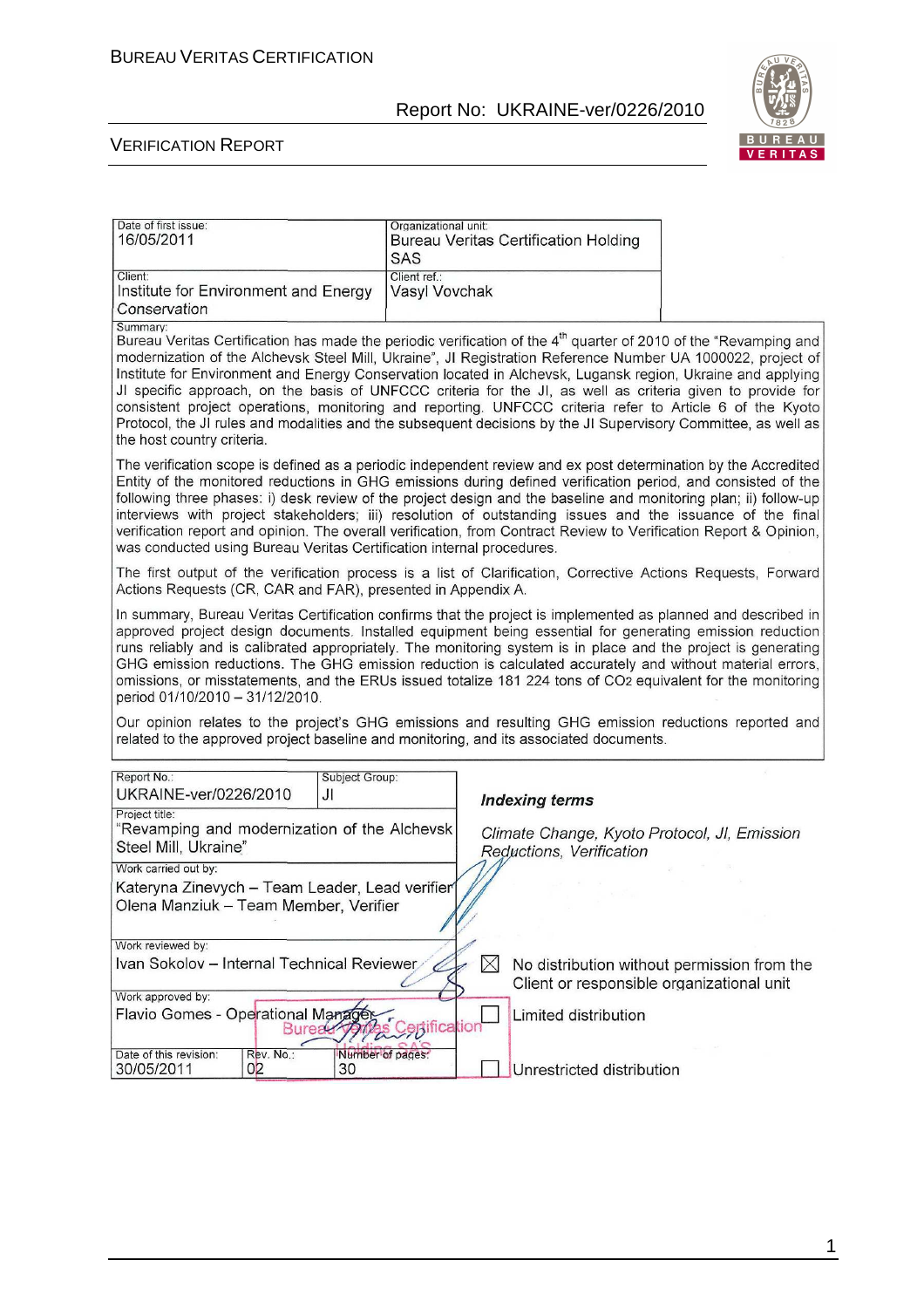

VERIFICATION REPORT

# **Table of Contents Page 2014**

| 1              |                                                                              |                |
|----------------|------------------------------------------------------------------------------|----------------|
| 1.1            | Objective                                                                    | 3              |
| 1.2            | Scope                                                                        | 3              |
| 1.3            | <b>Verification Team</b>                                                     | 3              |
| $\overline{2}$ |                                                                              | .4             |
| 2.1            | <b>Review of Documents</b>                                                   | $\overline{4}$ |
| 2.2            | Follow-up Interviews                                                         | 5              |
| 2.3            | Resolution of Clarification, Corrective and Forward Action<br>Requests       | 5              |
| 3              |                                                                              | .6             |
| 3.1            | Project approval by Parties involved (90-91)                                 | 6              |
| 3.2            | Project implementation (92-93)                                               | $\overline{7}$ |
| 3.3            | Compliance of the monitoring plan with the monitoring<br>methodology (94-98) | 8              |
| 3.4            | Revision of monitoring plan (99-100)                                         | 9              |
| 3.5            | Data management (101)                                                        | 9              |
| 3.6            | Verification regarding programmes of activities (102-110)                    | 10             |
| 4              |                                                                              |                |
| 5              |                                                                              |                |
|                | APPENDIX A: COMPANY PROJECT VERIFICATION PROTOCOL                            |                |

APPENDIX B: VERIFIER'S CVs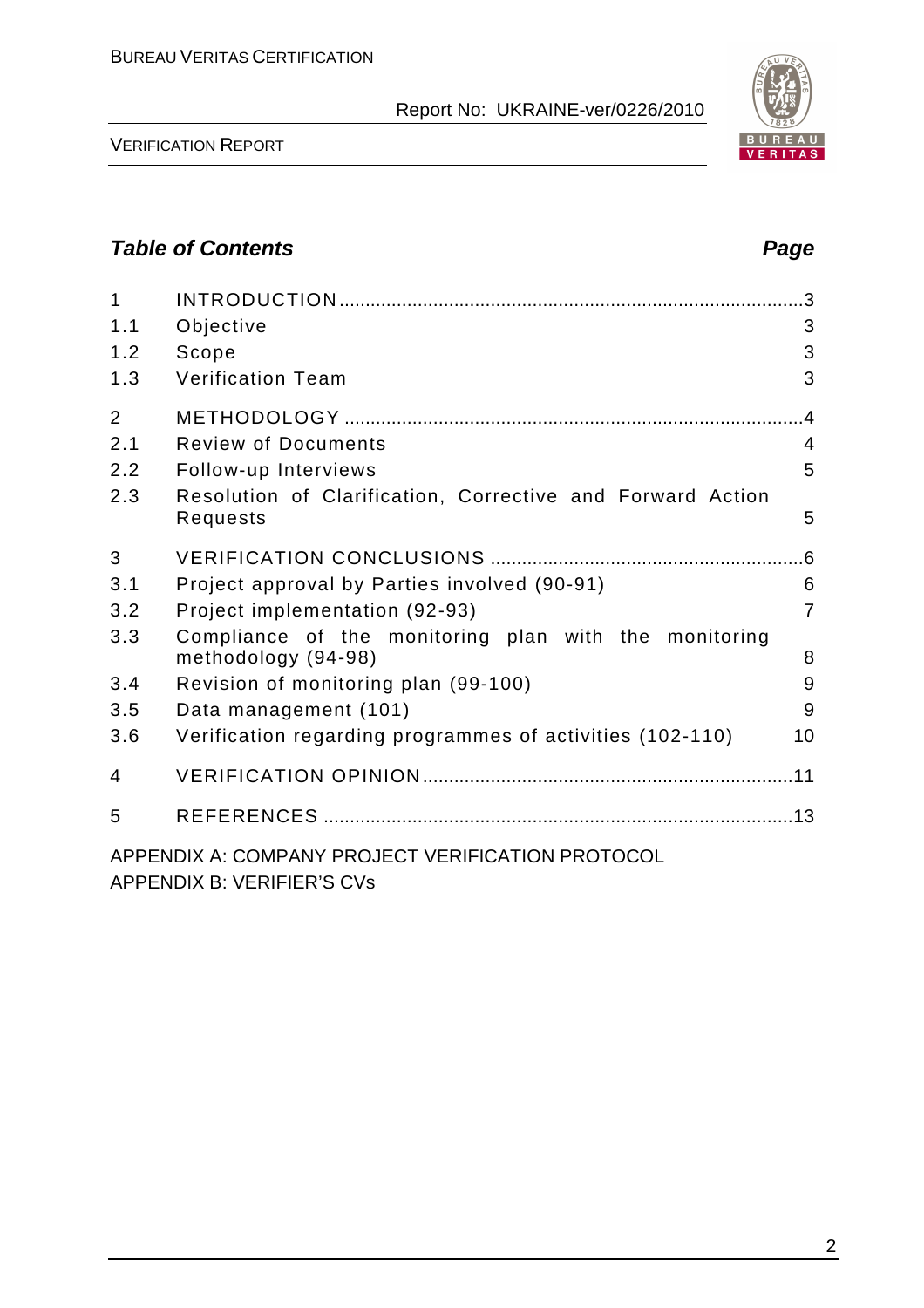

VERIFICATION REPORT

# **1 INTRODUCTION**

Institute for Environment and Energy Conservation has commissioned Bureau Veritas Certification to verify the emissions reductions of its JI project "Revamping and modernization of the Alchevsk Steel Mill, Ukraine" (hereafter called "the project") at Alchevsk, Lugansk region, Ukraine.

This report summarizes the findings of the verification of the project, performed on the basis of UNFCCC criteria, as well as criteria given to provide for consistent project operations, monitoring and reporting.

# **1.1 Objective**

Verification is the periodic independent review and ex post determination by the Accredited Independent Entity of the monitored reductions in GHG emissions during defined verification period.

The objective of verification can be divided in Initial Verification and Periodic Verification.

UNFCCC criteria refer to Article 6 of the Kyoto Protocol, the JI rules and modalities and the subsequent decisions by the JI Supervisory Committee, as well as the host country criteria.

# **1.2 Scope**

Verification scope is defined as an independent and objective review and ex post determination by the Independent Accredited Entity of the monitored reductions in GHG emissions. The verification is based on the submitted monitoring report and the determined project design document including the project's baseline study and monitoring plan and other relevant documents. The information in these documents is reviewed against Kyoto Protocol requirements, UNFCCC rules and associated interpretations.

The verification is not meant to provide any consulting towards the Client. However, stated requests for clarifications and/or corrective actions may provide input for improvement of the project monitoring towards reductions in the GHG emissions.

# **1.3 Verification Team**

The verification team consists of the following personnel: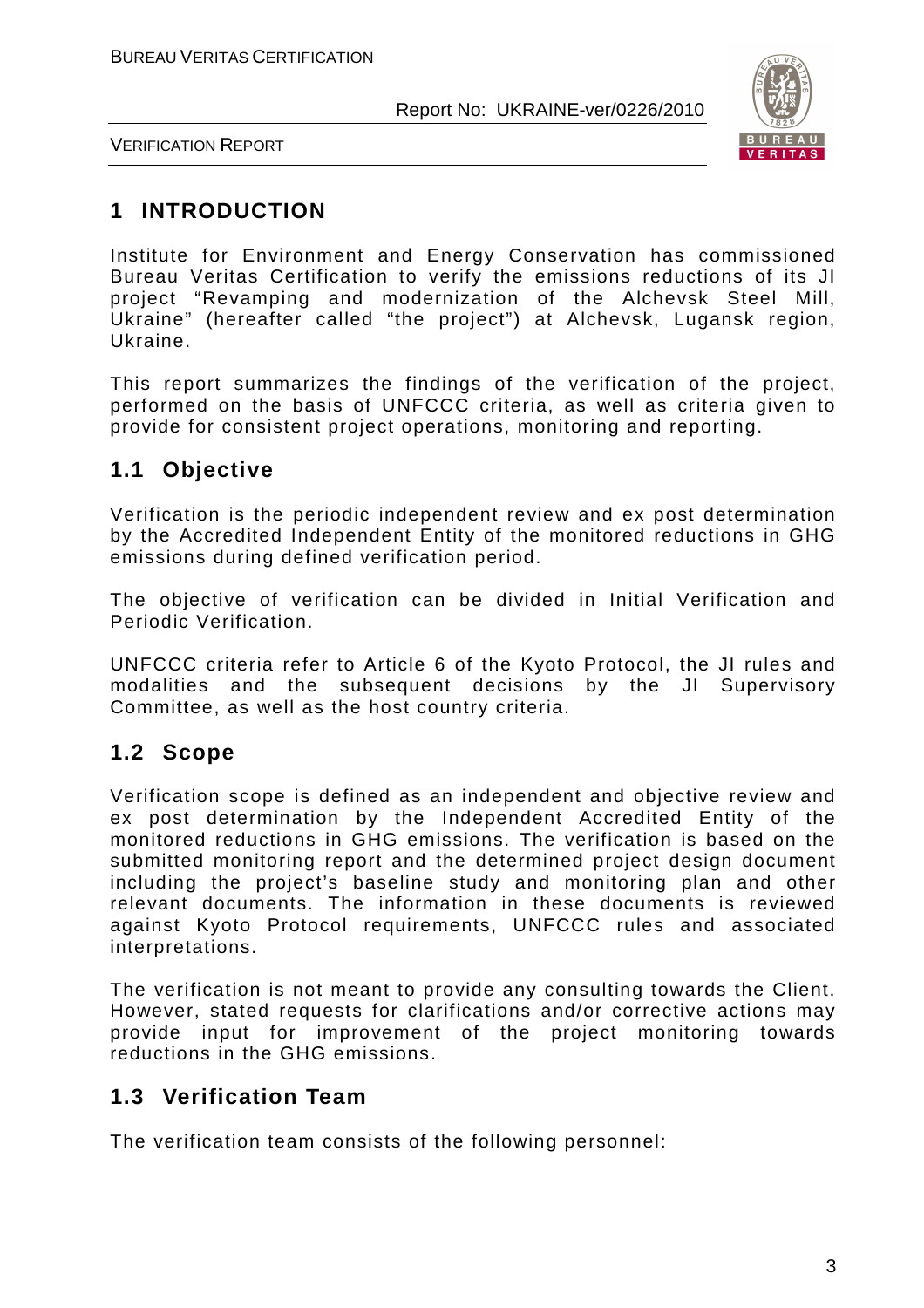

VERIFICATION REPORT

Kateryna Zinevych Bureau Veritas Certification Team Leader, Climate Change Lead Verifier

Olena Manziuk Bureau Veritas Certification Climate Change Verifier

This verification report was reviewed by:

Ivan Sokolov Bureau Veritas Certification, Internal Technical Reviewer

# **2 METHODOLOGY**

The overall verification, from Contract Review to Verification Report and Verification Opinion, was conducted using Bureau Veritas Certification internal procedures.

In order to ensure transparency, a verification protocol was customized for the project, according to the version 01 of the Joint Implementation Determination and Verification Manual, issued by the Joint Implementation Supervisory Committee at its 19 meeting on 04/12/2009. The protocol shows, in a transparent manner, criteria (requirements), means of verification and the results from verifying the identified criteria. The verification protocol serves the following purposes:

- It organizes, details and clarifies the requirements a JI project is expected to meet;
- It ensures a transparent verification process where the verifier will document how a particular requirement has been verified and the result of the verification.

The completed determination protocol is enclosed in Appendix A to this Verification Report.

# **2.1 Review of Documents**

The Monitoring Report (MR) submitted by Institute for Environment and Energy Conservation and additional background documents related to the project design and baseline, i.e. country Law, Project Design Document (PDD), and/or Guidance on criteria for baseline setting and monitoring, Host party criteria, Kyoto Protocol, Clarifications on verification requirements to be checked by an Accredited Independent Entity were reviewed.

The verification findings presented in this report relate to the Monitoring Report version 1 dated 07/02/2011, Monitoring Report version 2 dated 01/04/2011, and project as described in the determined PDD.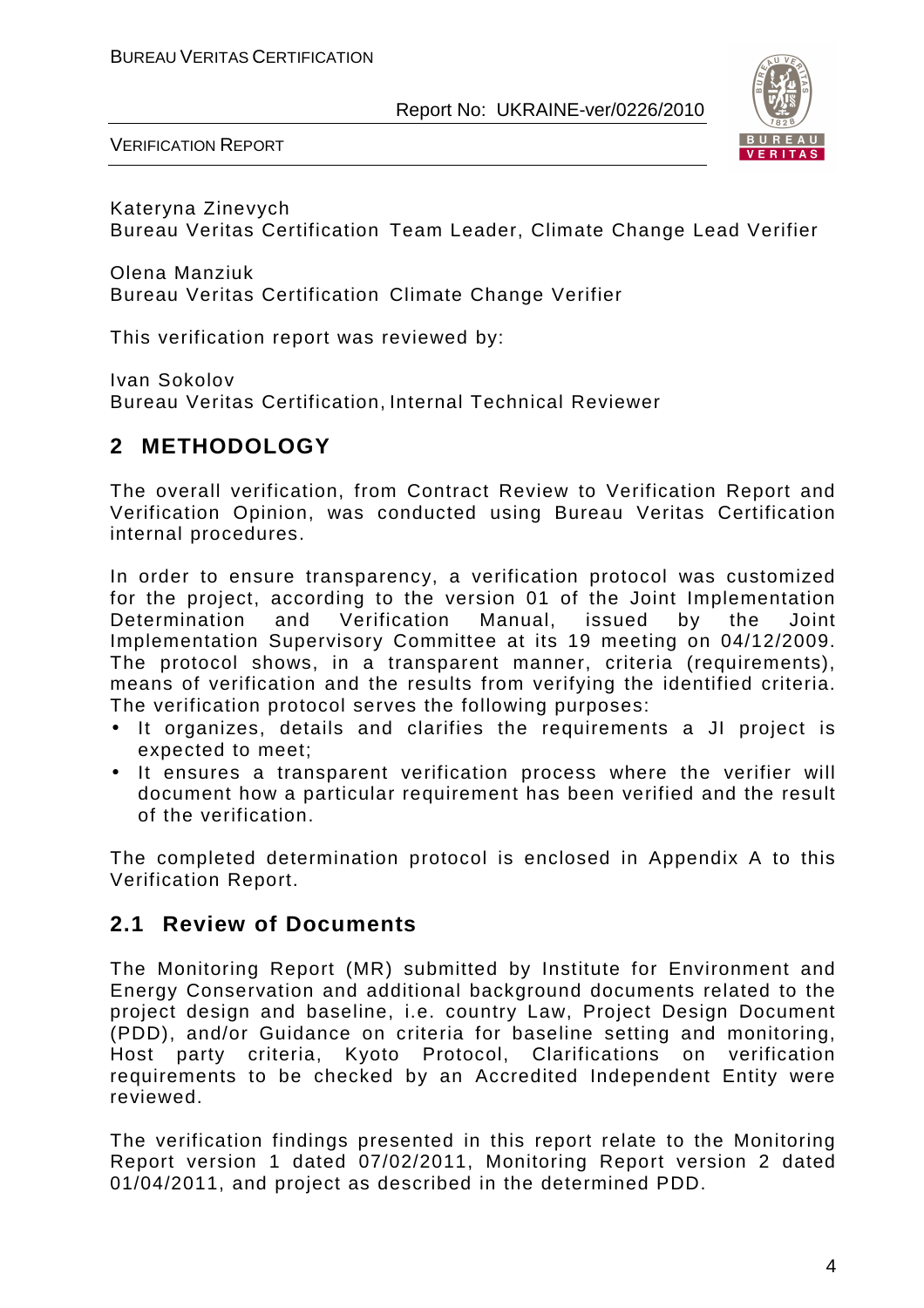

VERIFICATION REPORT

# **2.2 Follow-up Interviews**

On 24/03/2011 during site visit Bureau Veritas Certification performed interviews with project stakeholders to confirm selected information and to resolve issues identified in the document review. Representatives of Institute for Environment and Energy Conservation and PJSC "Alchevsk Iron and Steel Mill" (refer to document #55 Category 2, s.5) were interviewed (see section 5 References of this report). The main topics of the interviews are summarized in Table 1.

#### **Table 1 Interview topics**

| <b>Interviewed</b><br>organization            | <b>Interview topics</b>                                          |
|-----------------------------------------------|------------------------------------------------------------------|
| PJSC "Alchevsk Iron<br>and Steel Mill"        | $\triangleright$ Organizational structure                        |
|                                               | $\triangleright$ Responsibilities and authorities                |
|                                               | $\triangleright$ Training of personnel                           |
|                                               | $\triangleright$ Quality management procedures and<br>technology |
|                                               | $\triangleright$ Implementation of equipment (records)           |
|                                               | $\triangleright$ Metering equipment control                      |
|                                               | $\triangleright$ Metering record keeping system, database        |
|                                               | $\triangleright$ Monitoring procedure                            |
| Institute for                                 | $\triangleright$ Baseline methodology                            |
| Environment and<br><b>Energy Conservation</b> | $\triangleright$ Monitoring plan                                 |
|                                               | $\triangleright$ Monitoring report                               |
|                                               | $\triangleright$ Deviations from PDD                             |
|                                               | Emission reduction calculation                                   |

# **2.3 Resolution of Clarification, Corrective and Forward Action Requests**

The objective of this phase of the verification is to raise the requests for corrective actions and clarification and any other outstanding issues that needed to be clarified for Bureau Veritas Certification positive conclusion on the GHG emission reduction calculation.

If the Verification Team, in assessing the monitoring report and supporting documents, identifies issues that need to be corrected,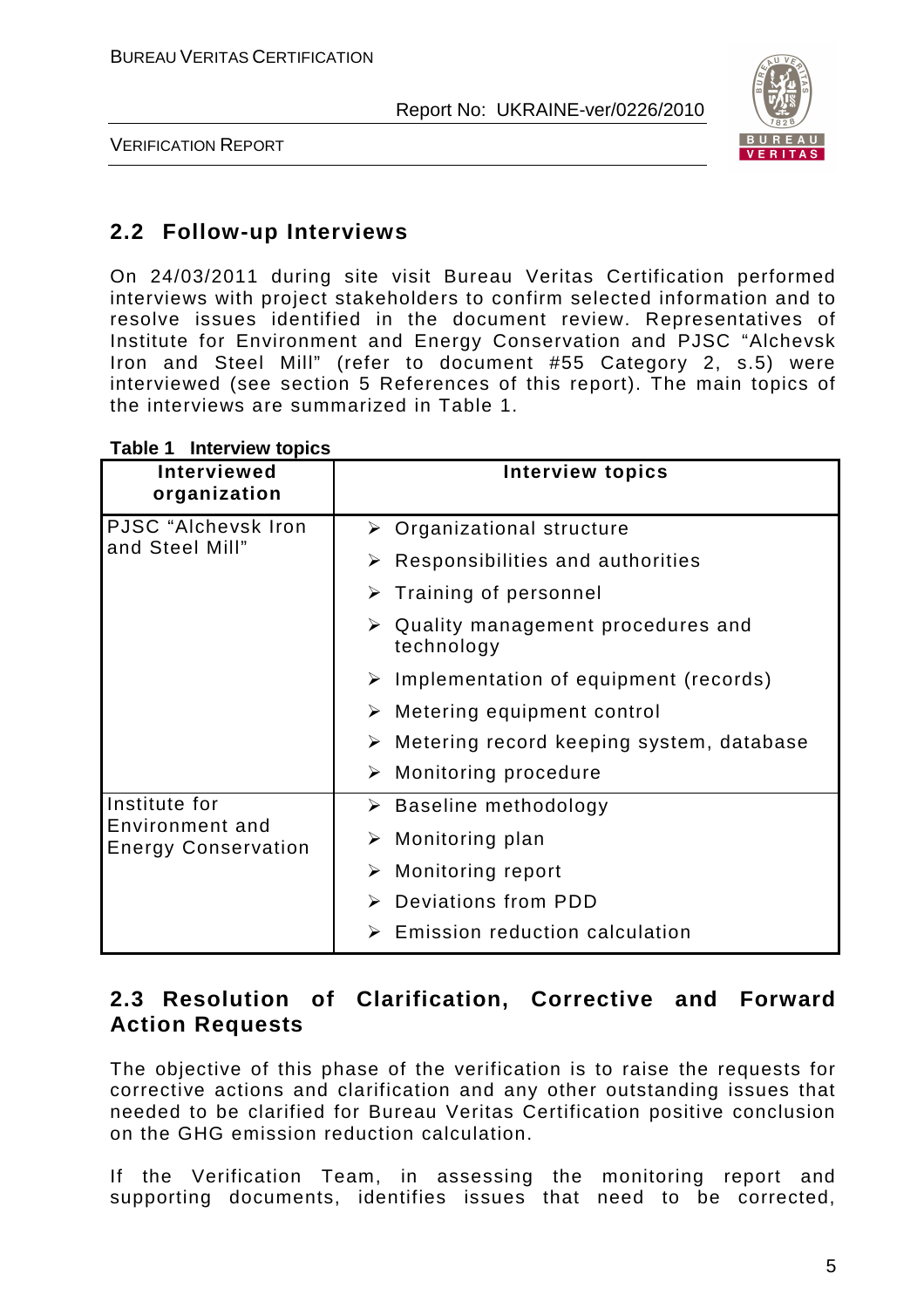

VERIFICATION REPORT

clarified or improved with regard to the monitoring requirements, it should raise these issues and inform the project participants of these issues in the form of:

(a) Corrective action request (CAR), requesting the project participants to correct a mistake that is not in accordance with the monitoring plan;

(b) Clarification request (CL), requesting the project participants to provide additional information for the AIE to assess compliance with the monitoring plan;

(c) Forward action request (FAR), informing the project participants of an issue, relating to the monitoring that needs to be reviewed during the next verification period.

To guarantee the transparency of the verification process, the concerns raised are documented in more detail in the verification protocol in Appendix A.

## **3 VERIFICATION CONCLUSIONS**

In the following sections, the conclusions of the verification are stated.

The findings from the desk review of the original monitoring documents and the findings from interviews during the follow up visit are described in the Verification Protocol in Appendix A.

The Clarification Requests, Corrective Action Requests and Forward Action Requests are stated, where applicable, in the following sections and are further documented in the Verification Protocol in Appendix A. The verification of the Project resulted in 04 Corrective Action Request and 01 Clarification Requests.

Remaining issues and FARs from previous verification are absent.

The number between brackets at the end of each section corresponds to the DVM paragraph.

# **3.1 Project approval by Parties involved (90-91)**

Written project approval by Ukraine and the Netherlands has been issued by the DFP of each Party when submitting the first verification report to the secretariat for publication in accordance with paragraph 38 of the JI guidelines, at the latest. Letter of Approval #540/23/7 of National Environmental Investment Agency of Ukraine was dated from 29/07/2008. Approval of Voluntary participation in a Joint Implementation project of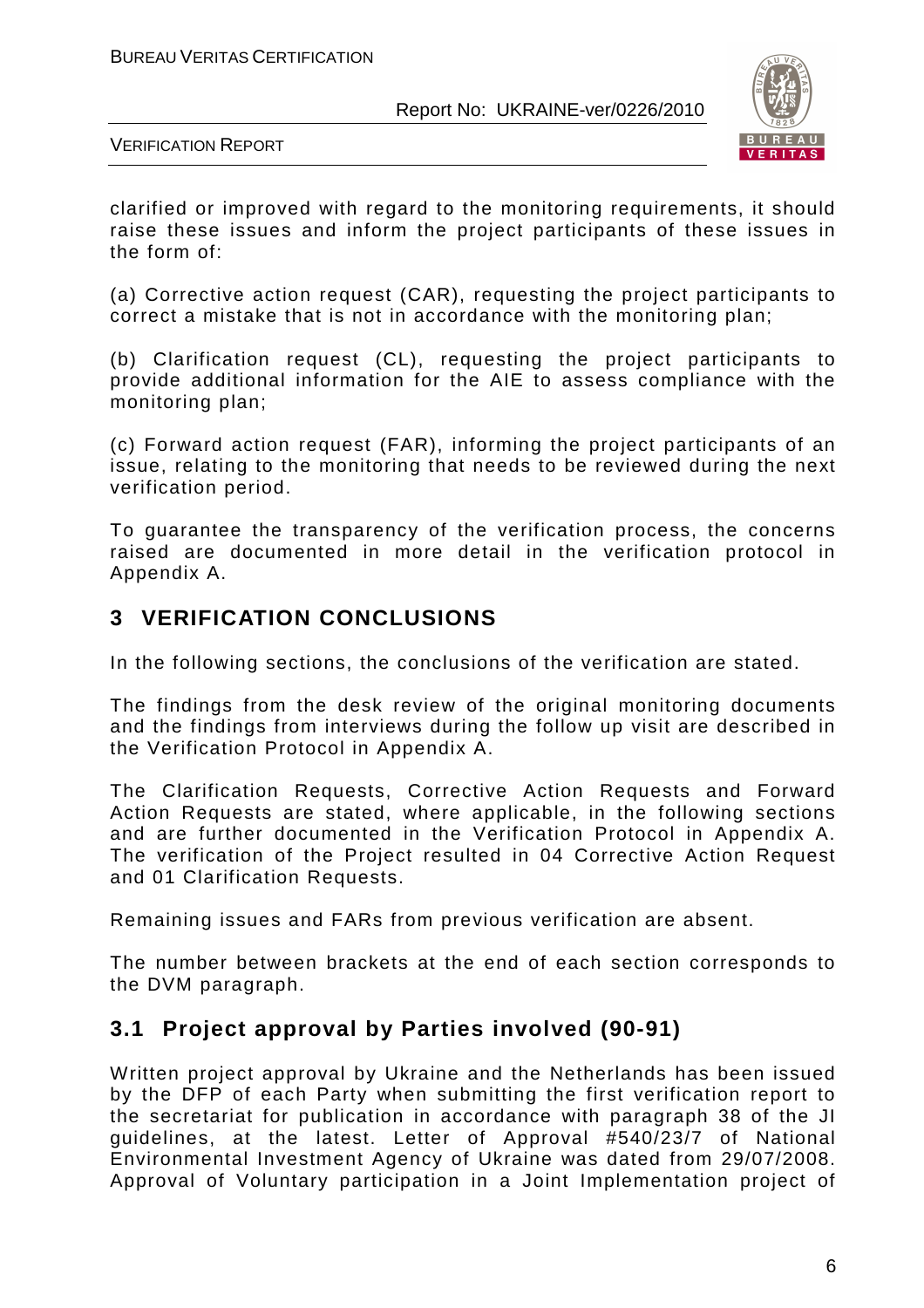

VERIFICATION REPORT

Ministry of Economical Affairs in the Netherlands was issued under #2007JI03 dated 15 of October 2007.

The above mentioned written approval is unconditional.

# **3.2 Project implementation (92-93)**

The modernization program of Public Joint Stock Company "Alchevsk Iron and Steel Mill" (PJSC "AISW"), which was started in 2004, pursues complex goals: implementation of energy efficient technologies to increase competitiveness of the plant, improvement of ecological impacts, and also expansion of market presence due to increase of manufacture capacity.

The realization of the technical revamping and modernization of the steel manufacturing process, which envisaged displacement old Open-Hearth Furnaces (OHF's) by the complex of oxygen-converter shop with two new LD Converters, was the top priority task of the project. LD Converters are joined together into one cycle with two Slab Casters, with Ladle-Furnaces (LF's) and Vacuumator (VD Plant), which together displaces the Blooming Mills. From the beginning it was envisaged that the project will be implemented as Joint Implementation (JI) project under the Kyoto protocol on climate change.

Phases #1 and #2 were implemented: Slab Caster #1 was implemented in August 2005 and Slab Caster # 2 – in March 2007.

The implementation of LD Converter #2 (Phase #3) was completed in January 2008 (it had to be finished in the third quarter of 2007). Such a delay was caused by the financial, technical and customs difficulties and also by the delay of equipment supply.

LD Converter #1 was implemented in September 2008 (completion of Phase #4). However then, in about a month, the operation of LD Converter #1 was suspended because of financial and economic crisis. LD Converter #1 was launched again in March 2009.

The reconstruction of Oxygen Plant #4 (Phase #5) was completed on  $30<sup>th</sup>$ of September 2005 (almost together with Slab Caster #1).

The installation of Oxygen Plant #7 (Phase #6) was completed on 19<sup>th</sup> of March 2008 (according to the previous plan it should have been completed in the third quarter of 2007). The delay was caused by the same reasons (financial, technical and customs difficulties), which were mentioned for the Phase #3, because Oxygen Plant #7 supplies oxygen for LD Converter #2.

The installation of Oxygen Plant #8 (Phase #7) was completed on 10th of December 2009 (according to the previous plan it should have been completed in the third quarter of 2009). Such a delay was caused by a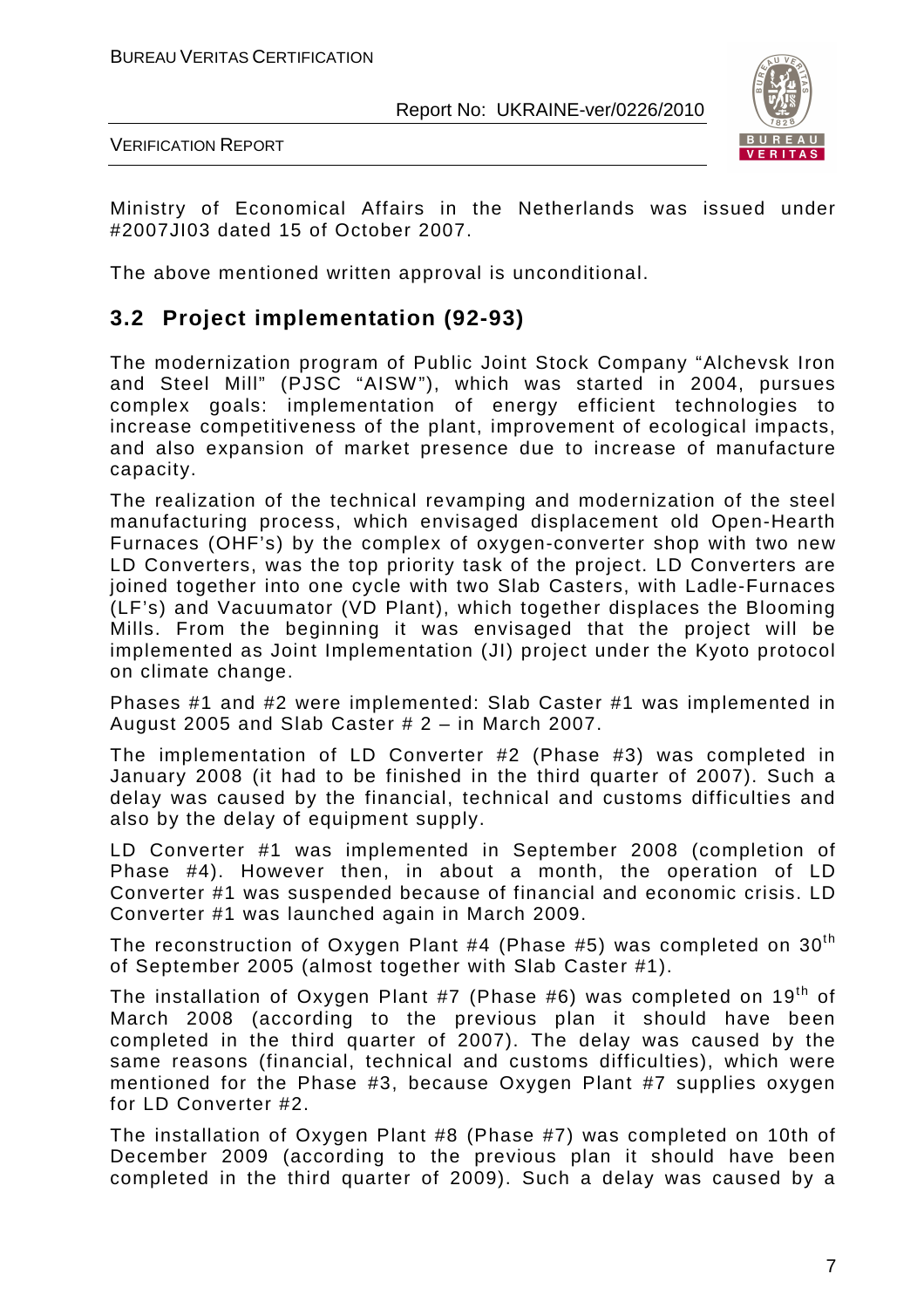

VERIFICATION REPORT

lack of money for balancing and commissioning of the facility, which was caused by global financial and economic crisis.

Thereby, the actual operation of the proposed project during the reporting period is operation of all basic units, mentioned in Phases of project implementation.

During reporting monitoring period the level of OHF steel and rolledformed slabs output (baseline slabs) was decreased. The main volume of slabs was manufactured at Slab Casters #1,2. The productivity decrease in the baseline has caused the increase of constant FER consumption data (increase of specific FER per 1 ton of steel output). At the same time, the productivity increase in the project (at LD Converters and Slab Casters instead of OHF's) has caused the decrease of specific FER consumption data.

The emission reductions, examined in this monitoring report, were generated during the whole monitoring period. The monitoring was based on actual data (mentioned in the reporting documents) of output production and FER consumption in project and in baseline scenarios as it is required by the Joint Implementation Project Design Document (PDD).

## **3.3 Compliance of the monitoring plan with the monitoring methodology (94-98)**

JI project monitoring occurred in accordance with the monitoring plan included in the PDD regarding which the determination has been deemed final.

For calculating the emission reductions, key factors, such as Total Steel Output (t), Total Pig Iron Input into Steel Making Process (t), Total Pig Iron Produced (t), Quantity of each fuel (fpi) used in making Pig Iron  $(m^3)$ , Electricity Consumed in producing Pig Iron (MWh), Quantity of each fuel (fio) used in Sintering  $(m^3)$ , Electricity Consumed in Sintering (MWh), Quantity of each fuel (fspi) used in steam production in Pig Iron Production (m<sup>3</sup>), Quantity of each fuel (ffp) used in furnace process (m<sup>3</sup>), Electricity Consumed in furnace process (MWh), Quantity of each fuel (fsp) used in steam production in furnace process  $(m^3)$ , Quantity of each fuel (fca) used in compressed air production in furnace process  $(m^3)$ , Electricity Consumed in making compressed air for the furnace process in steel making (MWh), Quantity of each fuel (fop) used in oxygen production (m<sup>3</sup>), Electricity Consumed in making oxygen (MWh), etc., influencing the baseline emissions and the activity level of the project and the emissions as well as risks associated with the project were taken into account, as appropriate.

Data sources used for calculating emission reductions are clearly identified, reliable and transparent. The calculations of GHG emission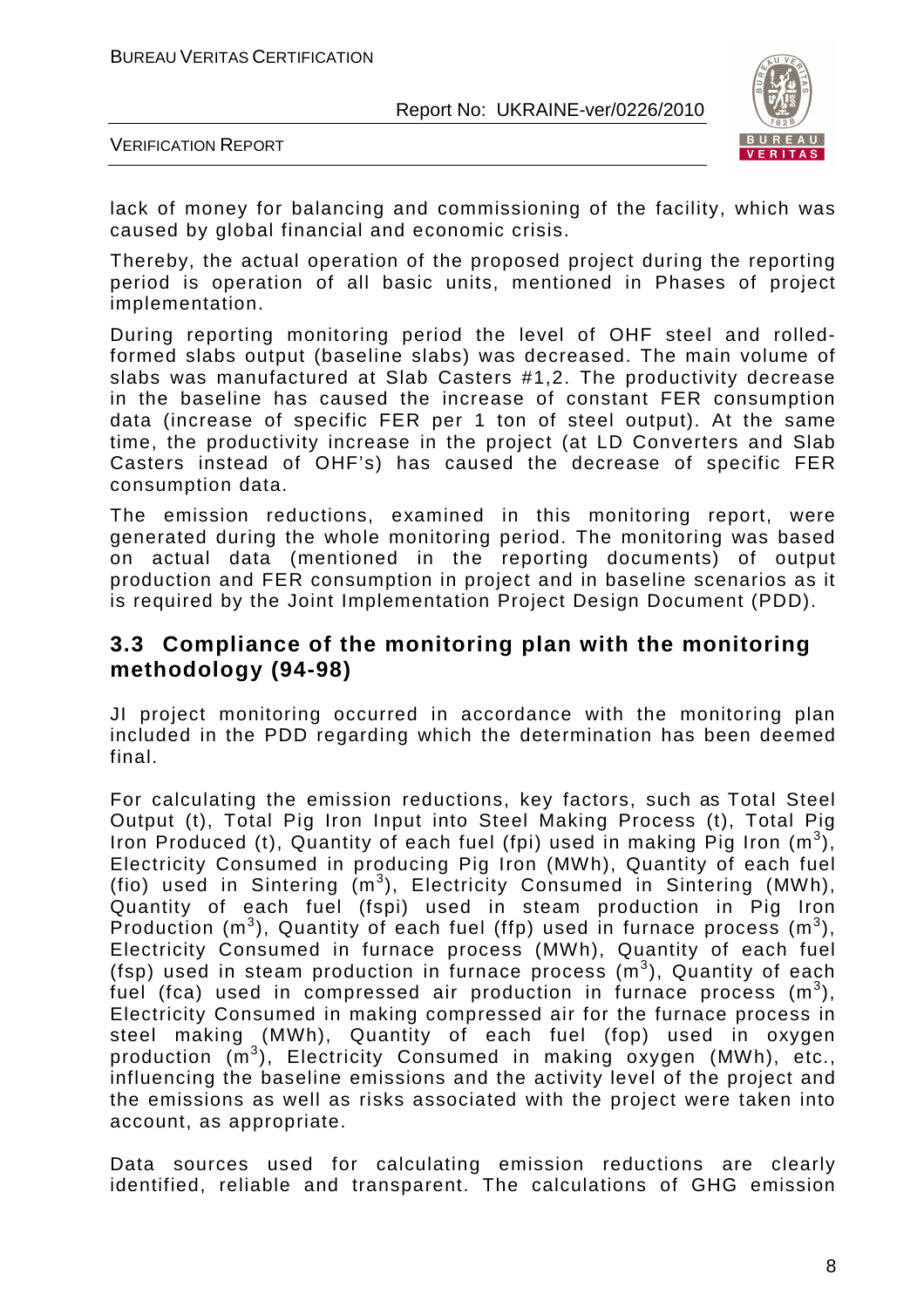

VERIFICATION REPORT

reduction are based on the real data of FER consumption both for baseline and project line, according to the methodology. All productivity fluctuations and, therefore, the GHG emission reductions are determined by the market and are not under control by project owner and project developer**.** 

Thereby, actual level of GHG emission reductions within the project, which were received during the reporting period, is a bit lower than it was expected.

Emission factors, including default emission factors, are selected by carefully balancing accuracy and reasonableness, and appropriately justified of the choice. For instance, there is used carbon emission factor for electricity, approved by Order of the National Environmental Investment Agency of Ukraine #43 on approval of specific CO2 emission factors in 2010 dated 28.03.2011.

According to PDD version 4, emission reductions during fourth quarter of 2010 monitoring period were expected to be 234 065 t CO2 e. According to Monitoring Report emission reductions achieved are 181 224 t  $CO<sub>2</sub>$ equivalent. The difference in the emission reductions is explained as follows: market situation causing lower than expected demand for final products, however, this factor lies beyond of control of project participant (please see response on CL01 in the verification protocol of this report).

The calculation of emission reductions is based on conservative assumptions and the most plausible scenarios in a transparent manner.

The identified areas of concern as to monitoring plan, project participants response and BV Certification's conclusion are described in Appendix A Table 2 (refer to CAR01, CAR02).

## **3.4 Revision of monitoring plan (99-100)**

Not applicable.

## **3.5 Data management (101)**

The data and their sources, provided in monitoring report, are clearly identified, reliable and transparent.

The implementation of data collection procedures is in accordance with the monitoring plan, including the quality control and quality assurance procedures. These procedures are mentioned in the section "References" of this report.

The function of the monitoring equipment, including its calibration status, is in order.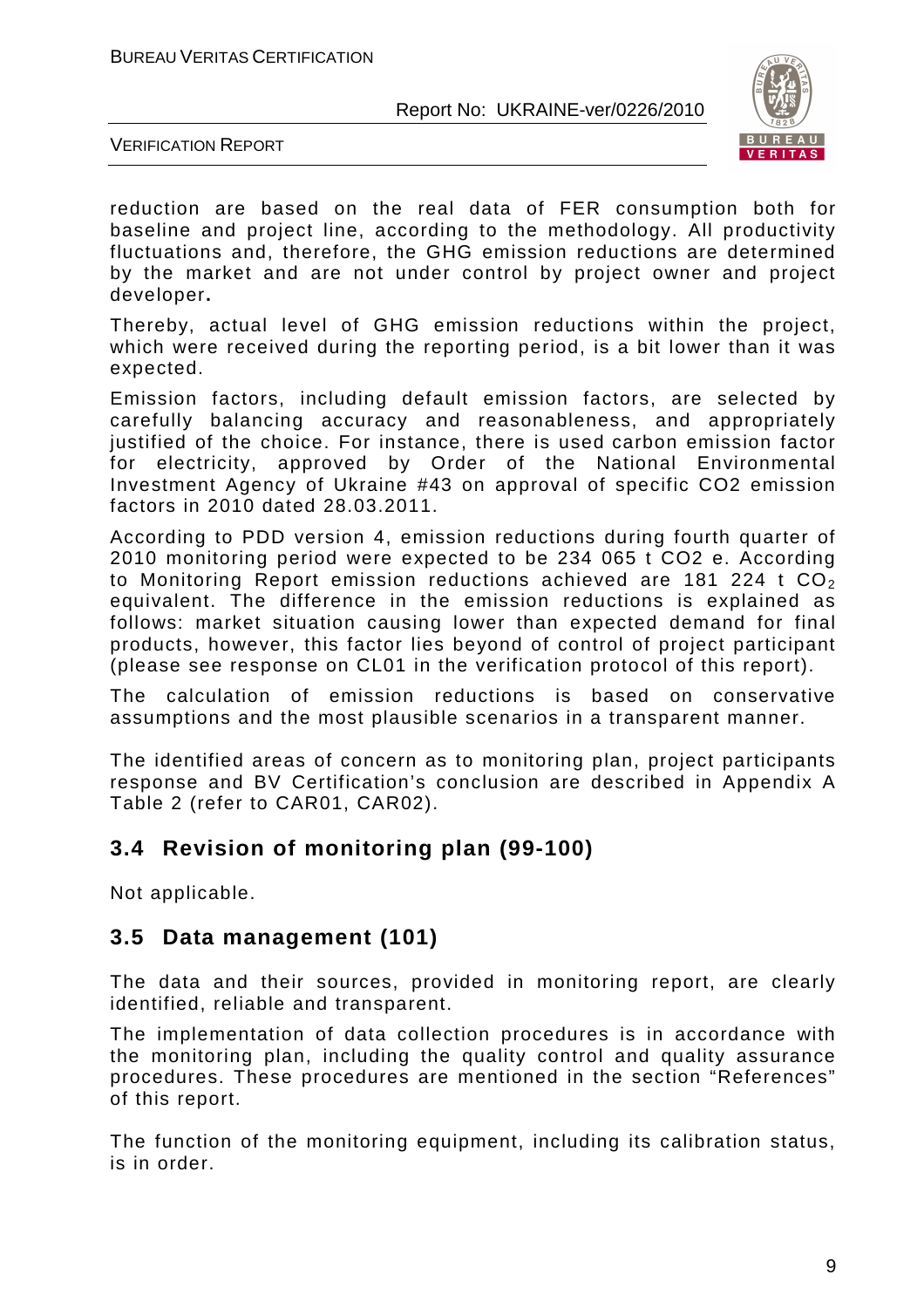

VERIFICATION REPORT

The evidence and records used for the monitoring are maintained in a traceable manner.

The data collection and management system for the project is in accordance with the monitoring plan. As a fact, the complete data is stored electronically and documented. The necessary procedures have been defined in internal procedures.

The Chief Metrological Specialist of the AISW is in charge for maintenance of the facilities and monitoring equipment as well as for their accuracy required by Regulation PP 229-Э-056-863/02-2005 of "Metrological services of the metallurgical mills" and by "Guiding Metrological Instructions". In case of defect, discovered in the monitoring equipment, the actions of the staff are determined in Guiding Metrological Instructions. The measurements are conducted constantly in automatic regime. Data are collected in the electronic AISW database and in printed documents. Also, data are systematized in the documents of the daily, monthly and annually registration. All those documents are saved in the planning-economic department.

The measurement results are being used by the Chief power-engineering specialist department, by the following services and technical staff of the Steel Mill. They are reflected in the technological instructions of production processes regime and also in the "Guiding Metrological Instructions" revised versions. The monitoring data reports and calculations are under the competence of the Chief power engineering specialist assistant in accordance to the interior orders of the Steel Mill.

The management of PJSC "AISW" has organized appropriate staff training to operate the project equipment. Thus, the trainings were conducted at the Ukrainian and foreign plants in order to operate Slab Casters and LD Converters. With the project equipment introduction the workers of PJSC "AISW" have the opportunity to update their working skills, stimulated by the permanent educational theoretical and practical courses at the Steel Plant. The documented evidences of the staff training performance were given additionally.

The identified areas of concern as to data management, project participants response and BV Certification's conclusion are described in Appendix A Table 2 (refer to CAR03, CAR04, CL01).

## **3.6 Verification regarding programmes of activities (102- 110)**

Not applicable.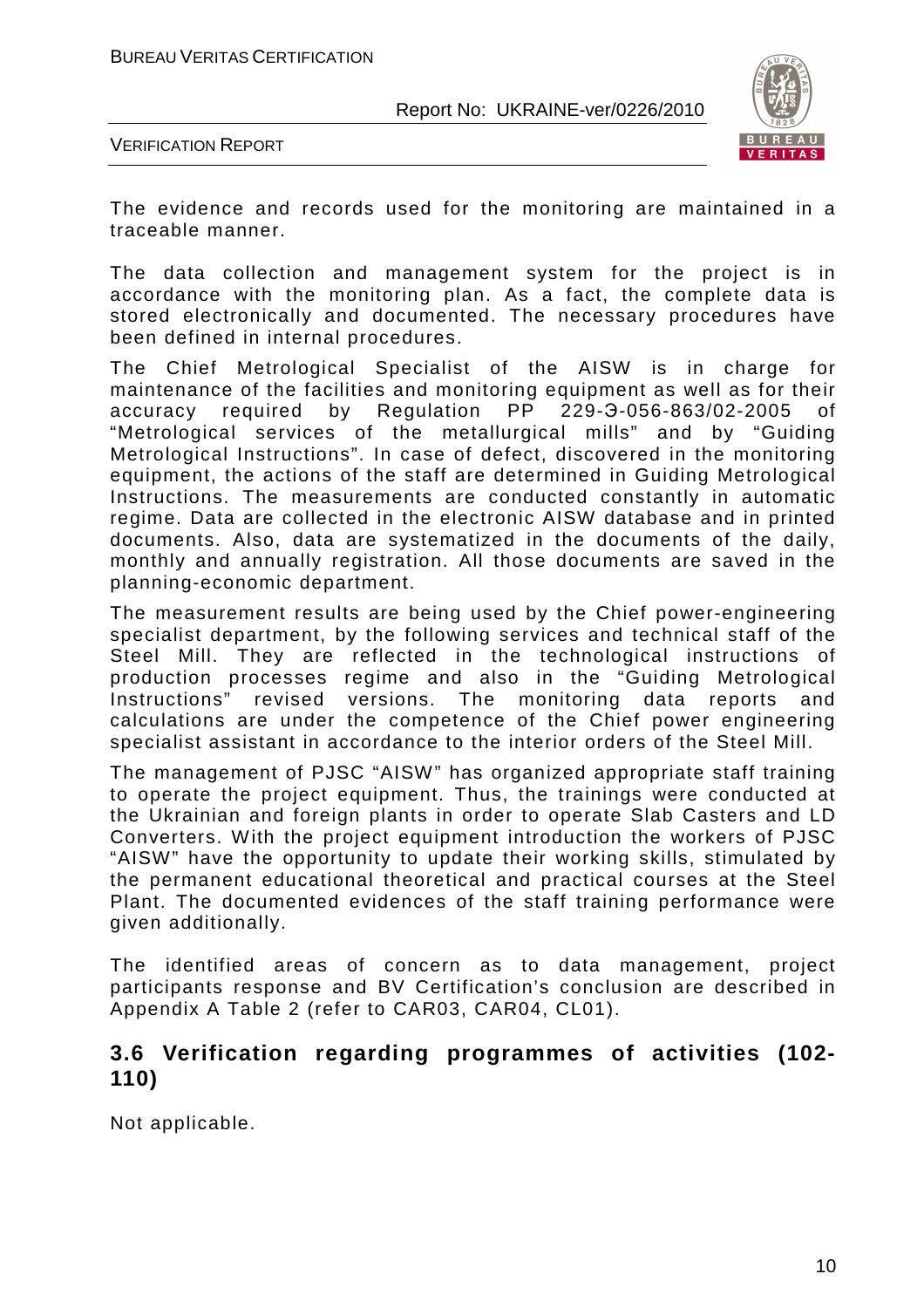

VERIFICATION REPORT

# **4 VERIFICATION OPINION**

Bureau Veritas Certification has performed periodic verification of the fourth quarter 2010 of the project "Revamping and modernization of the Alchevsk Steel Mill, Ukraine" in Alchevsk, Lugansk region, which developed JI specific approach. The verification was performed on the basis of UNFCCC criteria and host country criteria and also on the criteria given to provide for consistent project operations, monitoring and reporting.

The verification consisted of the following three phases: i) desk review of the project design and the baseline and monitoring plan; ii) follow-up interviews with project stakeholders; iii) resolution of outstanding issues and the issuance of the final verification report and opinion.

The management of Institute for Environment and Energy Conservation is responsible for the preparation of the GHG emissions data and the reported GHG emissions reductions of the project on the basis set out within the project Monitoring and Verification Plan indicated in the final PDD version 04. The development and maintenance of records and reporting procedures in accordance with that plan, including the calculation and determination of GHG emission reductions from the project, is the responsibility of the management of the project.

Bureau Veritas Certification verified the Project Monitoring Report version 2.1 dated 05/05/2011 for the reporting period as indicated below. Bureau Veritas Certification confirms that the project is implemented as planned and described in approved project design documents. Installed equipment being essential for generating emission reduction runs reliably and is calibrated appropriately (see category 2 Documents of the section 5 in this verification report). The monitoring system is in place and the project is generating GHG emission reductions.

Bureau Veritas Certification can confirm that the GHG emission reduction is accurately calculated and is free of material errors, omissions, or misstatements. Our opinion relates to the project's GHG emissions and resulting GHG emissions reductions reported and related to the approved project baseline and monitoring, and its associated documents. Based on the information we have seen and evaluated, we confirm, with a reasonable level of assurance, the following statement:

Reporting period: From 01/10/2010 to 31/12/2010 Baseline emissions  $\overline{\phantom{a}}$  : 1 790 672 t CO<sub>2</sub> equivalent. Project emissions : 1 609 447 t CO<sub>2</sub> equivalent. Emission Reductions (4<sup>th</sup> quarter 2010) : 181 224 t  $CO<sub>2</sub>$  equivalent.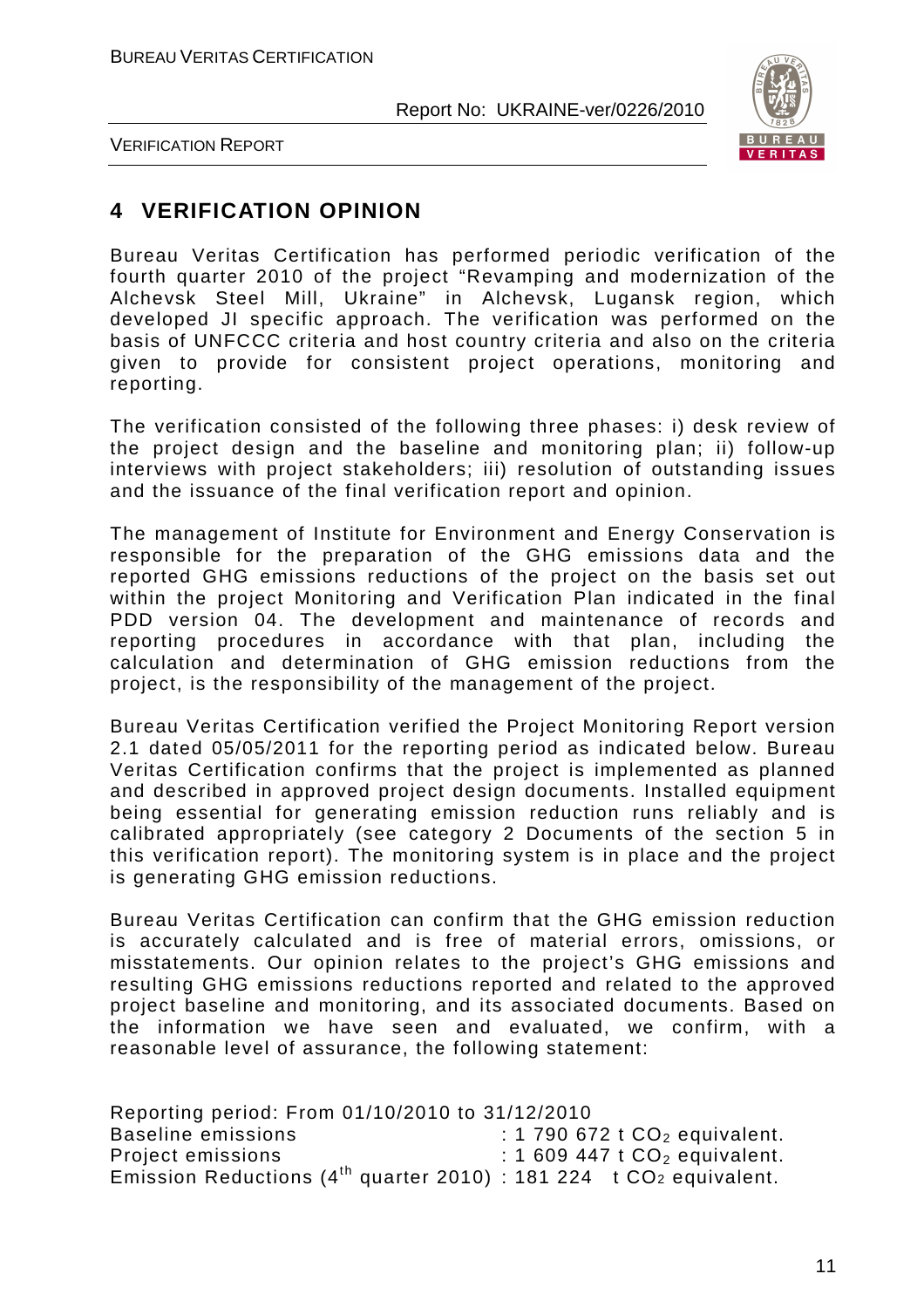

VERIFICATION REPORT

Emission reductions, project emissions and baseline emissions which are stated below are rounded by monitoring report developers to the whole figure (1t) and are based on calculations which are demonstrated in excel file attached to the monitoring report.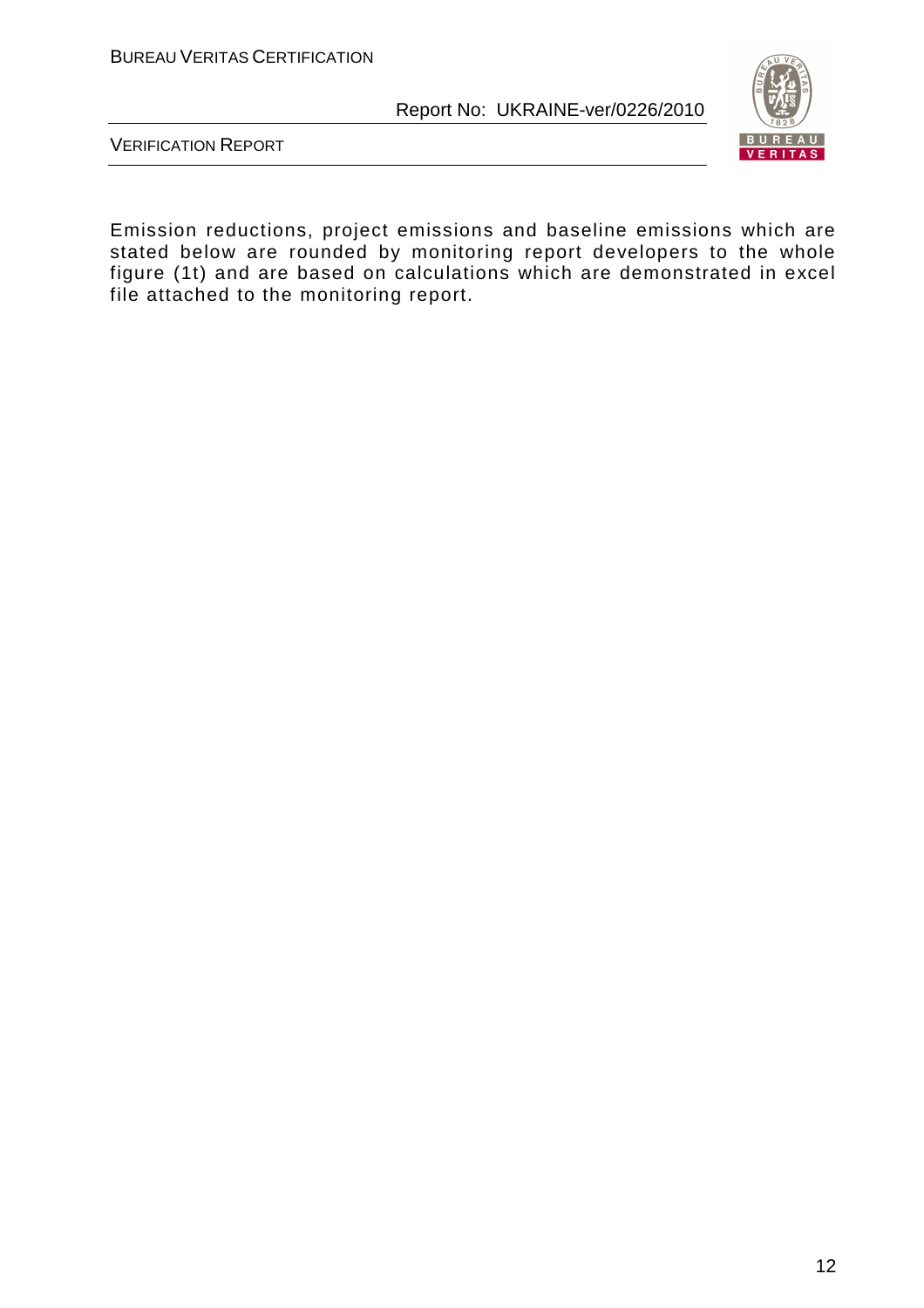

VERIFICATION REPORT

# **5 REFERENCES**

#### **Category 1 Documents:**

Documents provided by Institute for Environmental and Energy Conservation that relate directly to the GHG components of the project.

- /1/ Project Design Document of JI project "Revamping and modernization of the Alchevsk Steel Mill, Ukraine" version 04 dated 30 of March 2008
- /2/ Monitoring report for the 4th quarter 2010 of the JI project "Revamping and modernization of the Alchevsk Steel Mill, Ukraine", JI Registration Number UA 1000022, version 1 dated 07/02/2011
- /3/ Monitoring report for the 4th quarter 2010 of the JI project "Revamping and modernization of the Alchevsk Steel Mill, Ukraine", JI Registration Number UA 1000022, version 2 dated 01/04/2011
- /4/ Monitoring report for the 4th quarter 2010 of the JI project "Revamping and modernization of the Alchevsk Steel Mill, Ukraine", JI Registration Number UA 1000022, version 2.1 dated 05/05/2011
- /5/ Determination performed by "Climate and Energy" of TÜV Süddeutschland, Report #947241 dated 23.04.2008
- /6/ 3 3<sup>rd</sup> quarter of 2010 verification performed by BVCH, report No. UKRAINE-ver/0195/2010 dated 11.02.2011
- /7/ Letter of Approval of National Environmental Investment Agency of Ukraine, № 540/23/7 from 29.07.2008
- $\frac{18}{100}$  Approval of Voluntary participation in a Joint Implementation project of Ministry of Economical Affairs in Netherlands №2007JI03, dated 15 of October 2007

#### **Category 2 Documents:**

Background documents related to the design and/or methodologies employed in the design or other reference documents.

- /1/ Measurement equipment (ME) periodic calibration schedule at OJSC "AISM" for 2010 Mechanical Shops State Enterprise. Approved by chief engineer, dated 2009
- /2/ Calculation for December 2010. Agglomeration shop
- /3/ Calculation for December 2010. Oxygen-converter shop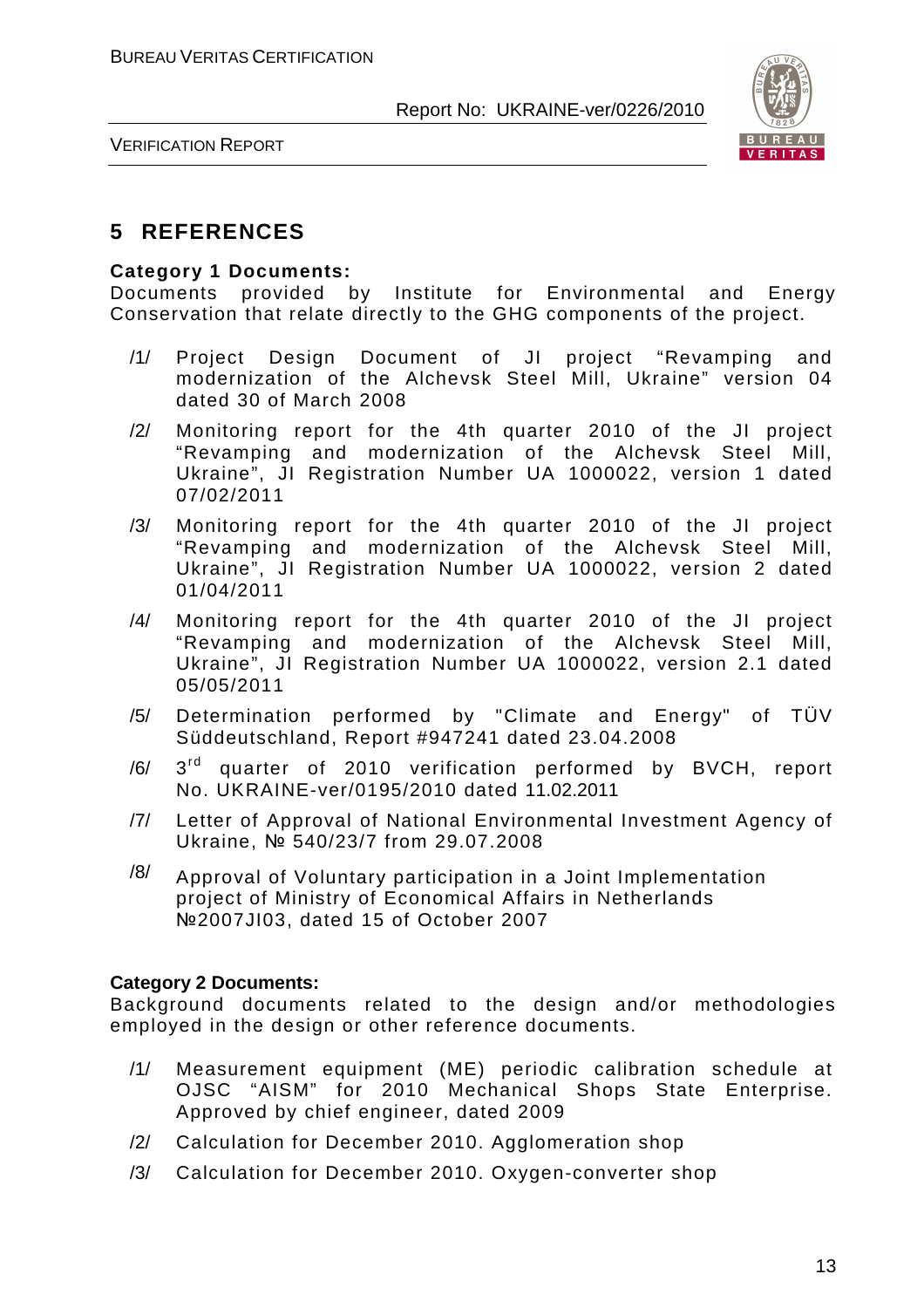

- /4/ Calculation for December 2010. Thermal power plant
- /5/ Calculation for November 2010. Agglomeration shop
- /6/ Calculation for November 2010. Thermal power plant
- /7/ Calculation for November 2010. Open hearth furnace shop
- /8/ Calculation for November 2010. Solutions preparation shop
- /9/ Protocol #69 dated 15/02/2011 on LDCS expert committee meeting. Open Joint Stock Company "Alchevsk Iron and Steel Mill", personnel training department
- /10/ Collected volume of Ladleman speciality educational plans, training, retraining and personnel development programmes. LDCS. Approved 04/01/2011
- /11/ Protocol #97 dated 18/02/2011 on AS expert committee meeting. Open Joint Stock Company "Alchevsk Iron and Steel Mill", personnel training department
- /12/ Collected volume of Conveying System Operator speciality educational plans, training, retraining, new profession and personnel development programmes. LDCS. Approved 20/05/2010
- /13/ Protocol #98 dated 24/02/2011 on BFS expert committee meeting. Open Joint Stock Company "Alchevsk Iron and Steel Mill", personnel training department
- /14/ Collected volume of Metallurgy Waste Cleaner speciality educational plans, training, retraining, new profession and personnel development programmes. LDCS. Approved 23/07/2010
- /15/ Protocol #21 dated 13/01/2011 on BFS expert committee meeting. Open Joint Stock Company "Alchevsk Iron and Steel Mill", personnel training department
- /16/ Collected volume of Dispensing Machine Cleaner speciality educational plans, training, retraining, new profession and personnel development programmes. LDCS. Approved 24/06/2010
- /17/ Photo Active and reactive energy multistandard meter type LZQM 321.02.534, serial #346797
- /18/ Photo Active and reactive energy multiple-tariff meter type LZQM 321.02.534, serial #255530
- /19/ Photo Active and reactive energy multiple-tariff meter type LZQM 321.02.534, serial #72176
- /20/ Photo Active and reactive energy multiple-tariff meter type LZQM 321.02.534, serial #72198
- /21/ Photo Active and reactive energy multiple-tariff meter type LZQM 321.02.534, serial #72165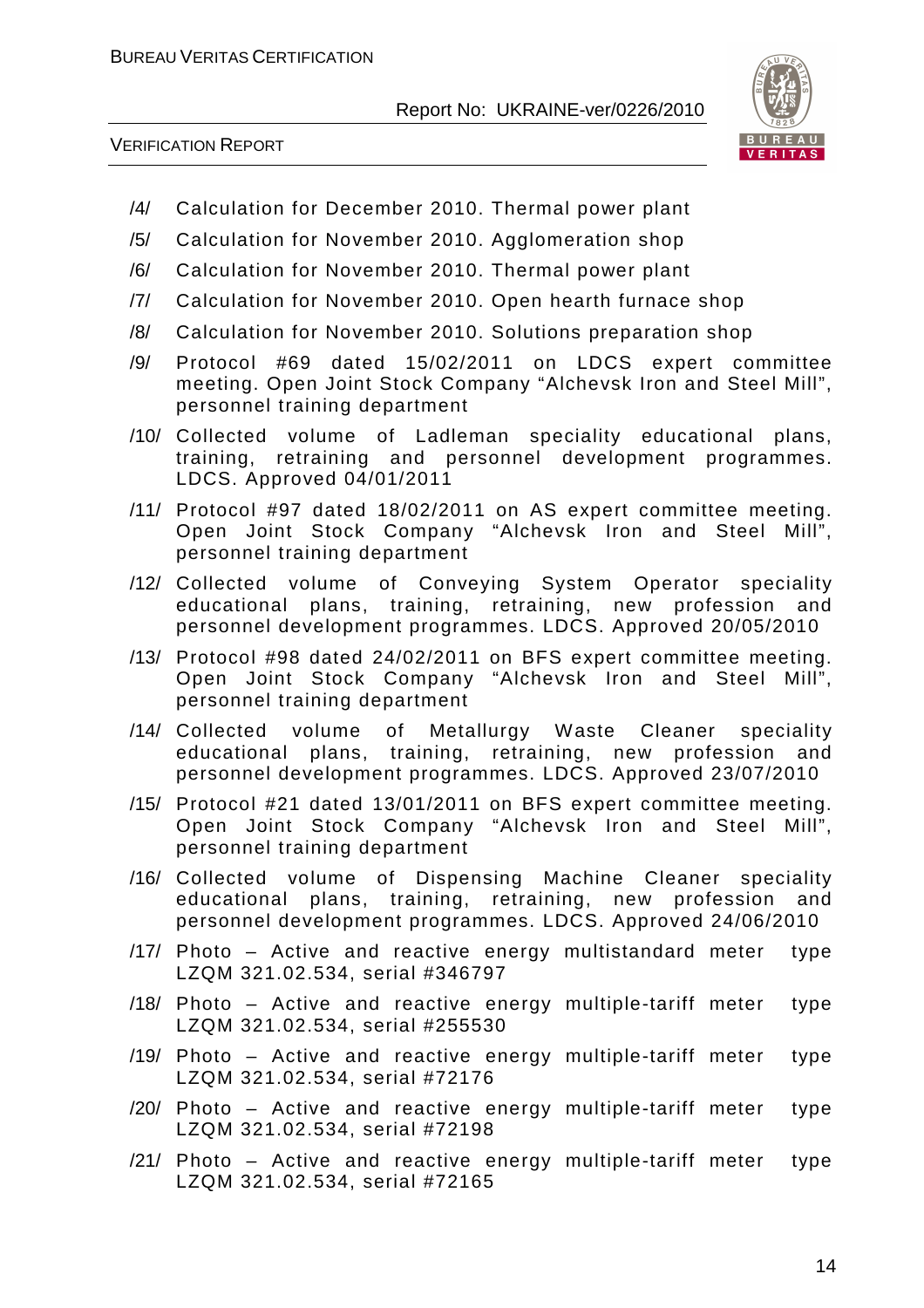

- /22/ Passport #196 on coke weighting controller, BFS #1, serial #1222, OJSC "AISM" BFS. Calibration dated 11/01/2011
- /23/ Passport #197 on coke weighting controller, BFS #1, serial #1223, OJSC "AISM" BFS. Calibration dated 11/01/2011
- /24/ Passport #190 on coke weighting controller, BFS #3, serial #1217, OJSC "AISM" BFS. Calibration dated 06/01/2011
- /25/ Passport #191 on coke weighting controller, BFS #3, serial #1218, OJSC "AISM" BFS. Calibration dated 06/01/2011
- /26/ Passport #193 on coke weighting controller, BFS #4, serial #1220, OJSC "AISM" BFS. Calibration dated 13/01/2011
- /27/ Passport #193 on coke weighting controller, BFS #5, serial #1219, OJSC "AISW" BFS. Calibration dated 13/01/2011
- /28/ Passport #195 on coke weighting controller, BFS #5, serial #1224, OJSC "AISM" BFS. Calibration dated 13/01/2011
- /29/ Summarized data for the period since 01/12/2008 till 31/12/2008. Blast furnace shop. Pig iron.
- /30/ Summarized data for the period since 01/12/2008 till 31/12/2008. Agglomeration shop
- /31/ Data of 24/03/2011 on measurement equipment used for industrial emissions monitoring at OJSC "Alchevsk Iron and Steel Mill"
- /32/ Passport on blast furnace gas consumption measurement equipment, serial #08817119. Agglomeration plant area. Calibration dated 16/09/2010
- /33/ Passport on natural gas consumption measurement equipment, BF #4, serial #05900228. Adjunct area. Calibration dated 21/01/2011
- /34/ Passport on natural gas consumption measurement equipment, BF #5, serial #000225. Adjunct area. Calibration dated 23/08/2010
- /35/ Passport on flow meter, serial #91FC04555. CRMS site. Calibration dated 25/01/2011
- /36/ Passport on gas consumption measurement unit at the shop, СПГ762 serial #1059, Metran #222932. CRMS shop. Calibration dated 25/01/2011
- /37/ Passport on flow meter, serial #91FC04556. CRMS site. Calibration dated 25/01/2011
- /38/ Passport on technical oxygen consumption measurement unit at the shop, СПГ762 serial #1059, Metran #222965. CRMS shop. Calibration dated 25/01/2011
- /39/ Passport on natural gas consumption on an input measurement unit, serial #91G627701. LD Convertor shop area. Calibration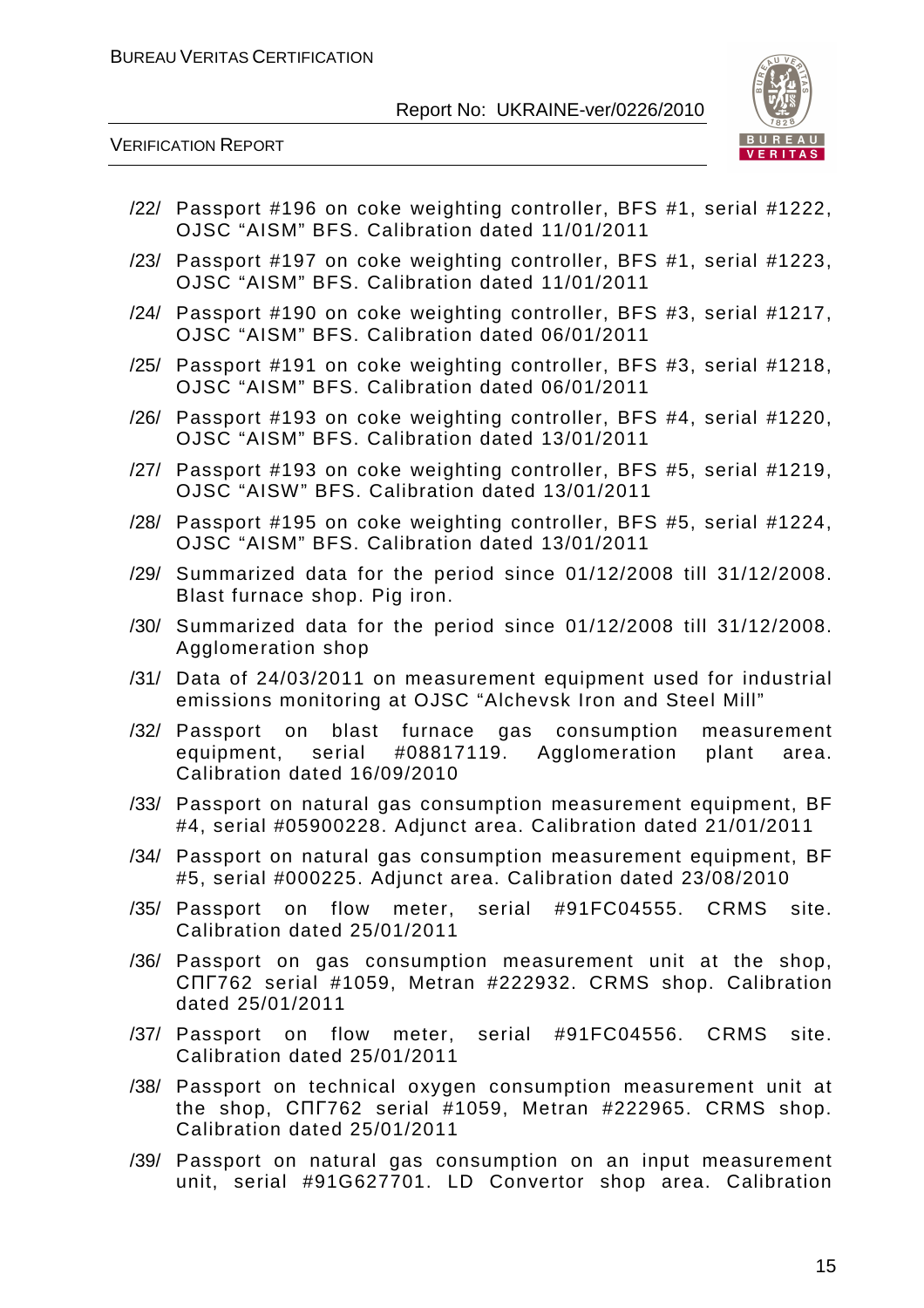

VERIFICATION REPORT

dated 27/01/2011

- /40/ Passport on natural gas consumption measurement unit at convector department, СПГ762 serial #1104. Oxygen-converter shop. Calibration dated 27/01/2011
- /41/ Passport on natural gas consumption on an input measurement unit, serial #91G627699. LD Convertor shop. Calibration dated 27/01/2011
- /42/ Passport on mechanical oxygen consumption measurement unit at convector department, СПГ762 serial #1130. Oxygen-converter shop. Calibration dated 27/01/2011
- /43/ Passport on strain-gauge carriage weighing machine, serial #213(0226). Calibration dated 09/03/2011
- /44/ Passport on strain-gauge carriage weighing machine, serial #15(0227). Calibration dated 10/03/2011
- /45/ Passport on strain-gauge carriage weighing machine, serial #08001(0233). Calibration dated 18/03/2011
- /46/ Operation manual. Active and reactive energy multiple-tariff meter type LZQM 321.02.534, serial #346797. Calibration date 26/04/2006
- /47/ Operation manual. Active and reactive energy multiple-tariff meter type LZQM 321.02.534, serial #255530. Calibration date 12/07/2005
- /48/ Report. Analysis results on professional safety and health management system operation by OJSC "AISW" administration on the basis of OHSAS 18001:2007 standard requirements according to the work results for 2010. Agreed 21/01/2011
- /49/ Certificate dated 17/03/2010 on OJSC "AISW" management system conformity to BS OHSAS 18001:2007. Valid till 16/03/2013
- /50/ Certificate dated 17/03/2010 on OJSC "AISW" management system conformity to EN ISO 14001:2004. Valid till 16/03/2013
- /51/ Report dated 01/01/2011 on OJSC "AISW" ecology management system operation to OHSAS 18001:2007 standard requirements. Agreed 25/01/2011
- /52/ Report on ecology management system inner audit #1, OJSC "AISW". Agreed 25/01/2011
- /53/ Report on air protection for 2010. Form #2-TP (air)
- /54/ Contract #018/163 on electricity supply dated 30.12.2002
- /55/ Order #353 dated 16.05.2011.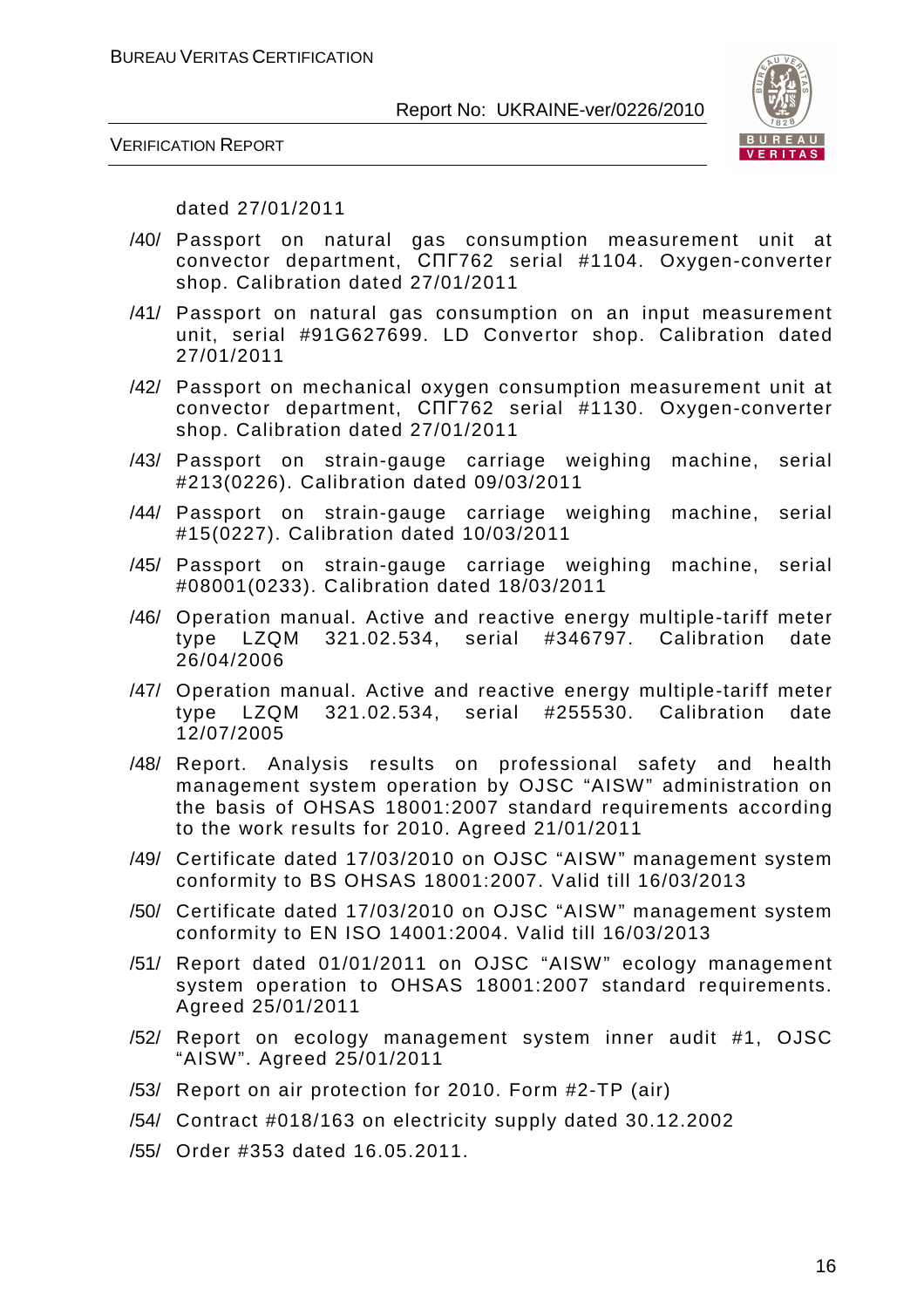

VERIFICATION REPORT

#### **Persons interviewed:**

List persons interviewed during the verification or persons that contributed with other information that are not included in the documents listed above.

- /1/ R. Zaporozhets metrology engineer of control measurement equipments and apparatus shop at PJSC "AISW"
- /2/ P. Sydorov chief metrologist, head of control measurement equipments and apparatus shop at PJSC "AISW"
- $/3/$  O. Tymoshenko deputy head of the shop of weighted economy and technologies
- /4/ L. Iaroshenko engineer on metrology of central weighting economy
- /5/ O. Adamchuk engineer of central quality laboratory
- /6/ S. Sbitniev deputy head of technical department at PJSC "AISW"
- /7/ A. Skliar deputy head of sinter laboratory
- /8/ M. Krasnonos head of environmental protection department
- /9/ S. Bondar deputy chief power engineer
- /10/ V. Komarov head of electrical and technical laboratory
- /11/ S. Medkova training department
- /12/ T. Goncharenko lead specialist of planned-economic department
- /13/ G. Bremze deputy chief engineer at PJSC "AISW"
- /14/ G. Veremiichyk deputy director of ecology department of LLC "Institute for environment and energy conservation"
- /15/ I. Sushkova chief specialist of foreign economic activity department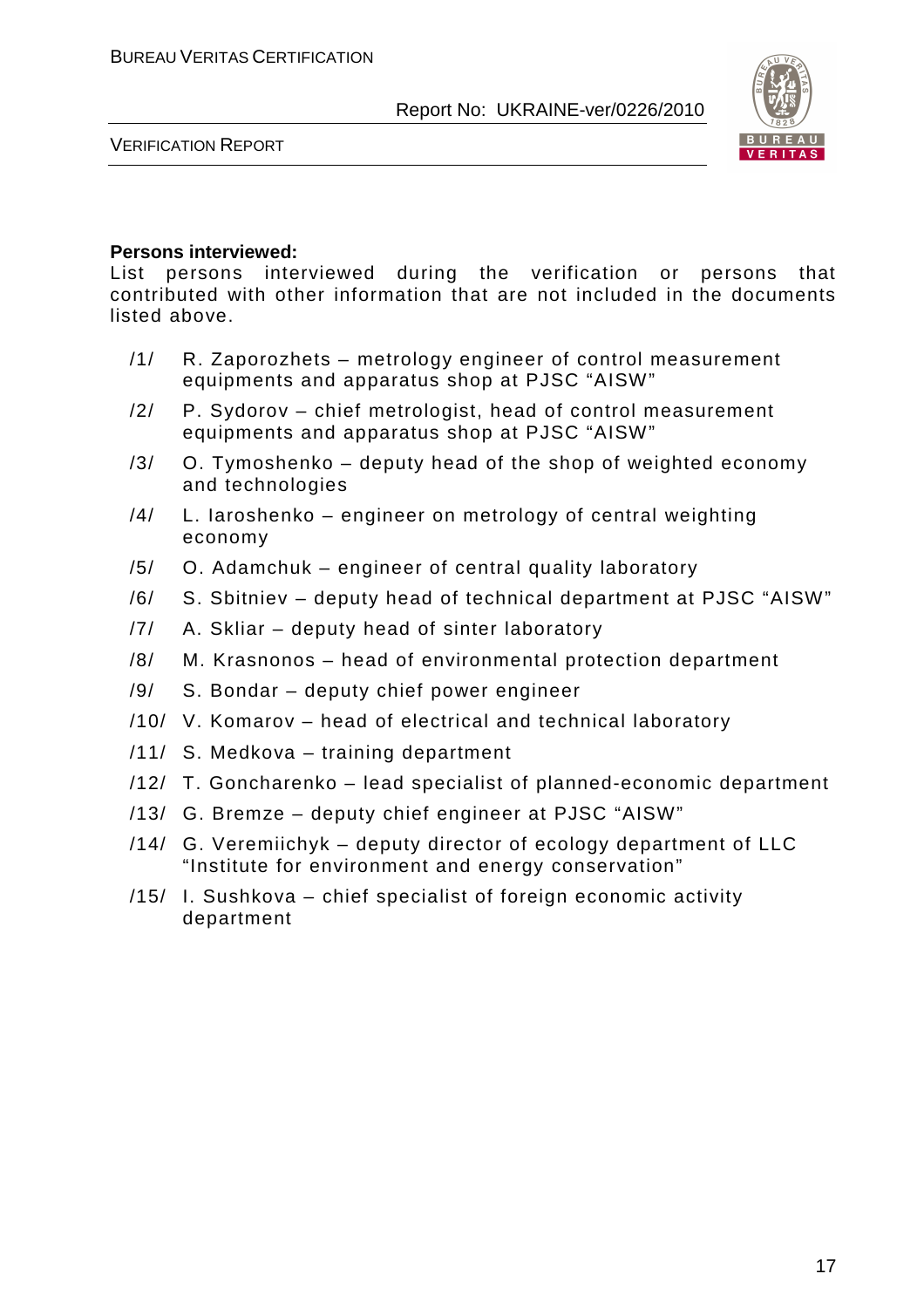

VERIFICATION REPORT

# APPENDIX A: COMPANY PROJECT VERIFICATION PROTOCOL

| Table 1 |                            |  | Check list for verification, according to the JOINT IMPLEMENTATION DETERMINATION AND VERIFICATION |  |  |
|---------|----------------------------|--|---------------------------------------------------------------------------------------------------|--|--|
|         | <b>MANUAL (Version 01)</b> |  |                                                                                                   |  |  |

| <b>DVM</b><br>Paragra | <b>Check Item</b>                                                                                                                                                                                                                                                                          | Initial finding                                                                                                                                                                          | <b>Draft</b><br><b>Conclusi</b> | Final<br><b>Conclusi</b> |
|-----------------------|--------------------------------------------------------------------------------------------------------------------------------------------------------------------------------------------------------------------------------------------------------------------------------------------|------------------------------------------------------------------------------------------------------------------------------------------------------------------------------------------|---------------------------------|--------------------------|
| ph                    |                                                                                                                                                                                                                                                                                            |                                                                                                                                                                                          | on                              | on                       |
|                       | Project approvals by Parties involved                                                                                                                                                                                                                                                      |                                                                                                                                                                                          |                                 |                          |
| 90                    | Has the DFPs of at least one Party<br>involved, other than the host Party,<br>issued a written project approval<br>submitting the<br>when<br>first<br>verification report to the secretariat<br>for publication in accordance with<br>paragraph 38 of the JI guidelines,<br>at the latest? | LoAs from both Parties involved in the project<br>have been issued by the respective NFPs.                                                                                               | OK.                             | OK.                      |
| 91                    | Are all the written project approvals<br>by Parties involved unconditional?                                                                                                                                                                                                                | The written project approvals by Parties<br>involved are unconditional as they explicitly<br>state the name of the legal entity involved in<br>the JI project.                           | OK.                             | OK.                      |
|                       | <b>Project implementation</b>                                                                                                                                                                                                                                                              |                                                                                                                                                                                          |                                 |                          |
| 92                    | Has the project been implemented<br>accordance<br>with the<br>PDD<br>in.<br>regarding which the determination<br>has been deemed final and is so<br>listed on the UNFCCC JI website?                                                                                                       | Implementation of the project activity is<br>realized<br>according<br>to<br>the<br>project<br>implementation schedule.<br>There are no deviations or revisions to the<br>determined PDD. | OK.                             | OK.                      |
| 93                    | What is the status of operation of<br>the project during the monitoring<br>period?                                                                                                                                                                                                         | According to the PDD, there are seven<br>phases for implementation in the JI project.<br>Monitoring report indicated the current status<br>of the project activity implementation. Based | OK.                             | <b>OK</b>                |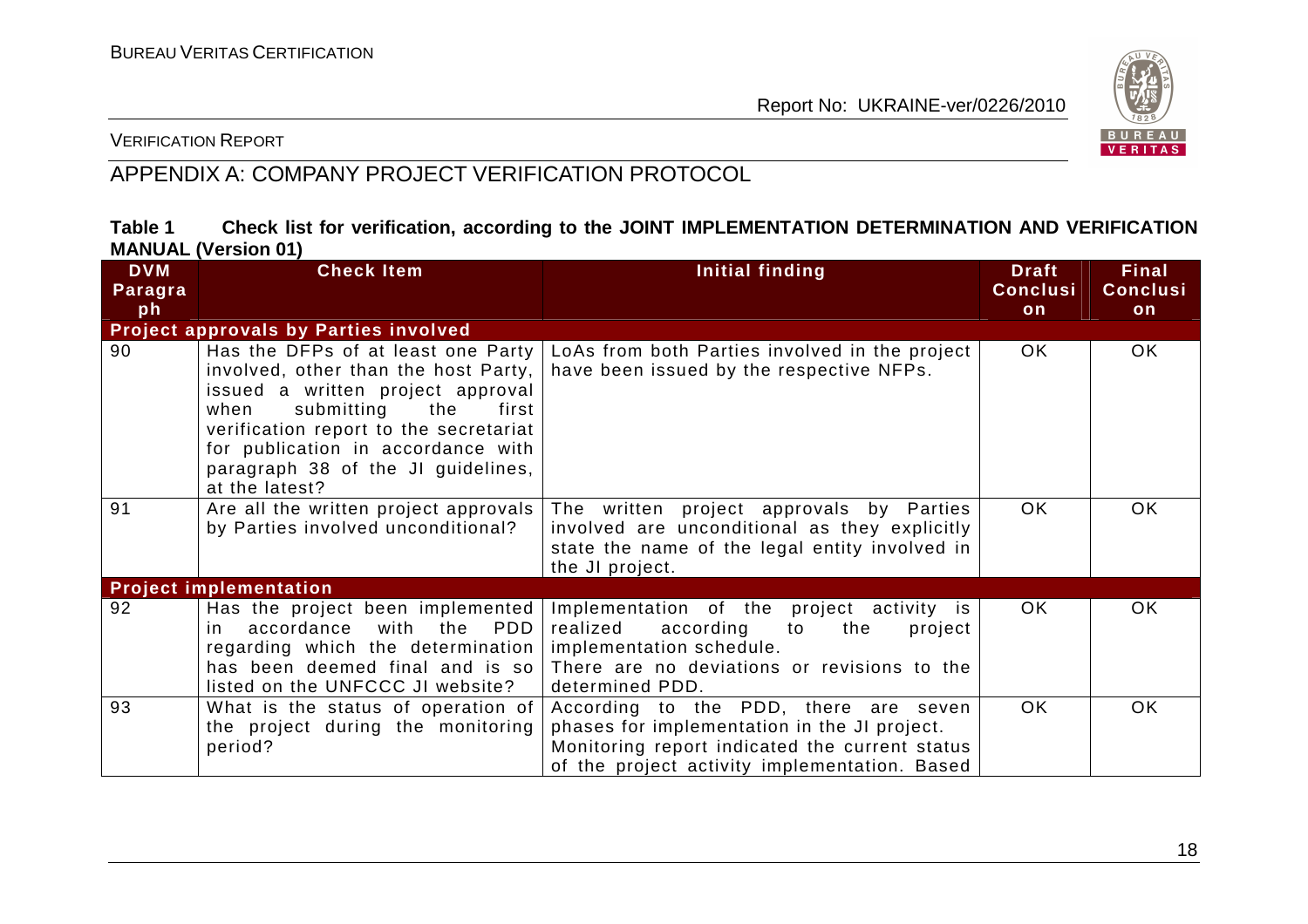

| <b>DVM</b><br>Paragra<br>ph | <b>Check Item</b>                                                                                                                                                                                                                                                                                       | <b>Initial finding</b>                                                                                                                                                                                                                                                                                                                                                                                                                                                 | <b>Draft</b><br><b>Conclusi</b><br>on | <b>Final</b><br><b>Conclusi</b><br>on |
|-----------------------------|---------------------------------------------------------------------------------------------------------------------------------------------------------------------------------------------------------------------------------------------------------------------------------------------------------|------------------------------------------------------------------------------------------------------------------------------------------------------------------------------------------------------------------------------------------------------------------------------------------------------------------------------------------------------------------------------------------------------------------------------------------------------------------------|---------------------------------------|---------------------------------------|
|                             |                                                                                                                                                                                                                                                                                                         | on indicated materials, there is known that all<br>basic units were operational in the reporting<br>period.<br>During monitoring period the level of OHF<br>steel and rolled-formed slabs output (baseline<br>slabs) was decreased. The main volume of<br>slabs was manufactured at Slab Casters #1,2.<br>The value of emission reduction achieved for<br>the forth quarter 2010 makes 181 224 t CO2<br>equivalent and that one estimated in PDD -<br>234 065 t CO2.   |                                       |                                       |
|                             | <b>Compliance with monitoring plan</b>                                                                                                                                                                                                                                                                  |                                                                                                                                                                                                                                                                                                                                                                                                                                                                        |                                       |                                       |
| 94                          | the<br>Did<br>monitoring occur<br>in<br>accordance with the monitoring<br>plan included in the PDD regarding<br>which the determination has been<br>deemed final and is so listed on the<br><b>UNFCCC JI website?</b>                                                                                   | The monitoring process at PJSC "AISW" is<br>carried out in accordance with the monitoring<br>plan included in the registered PDD version<br>04 dated 30.03.2008.<br>Data used for calculation of emissions<br>reduction based on information that confirmed<br>by PJSC "AISW" documents.                                                                                                                                                                               | <b>OK</b>                             | <b>OK</b>                             |
| 95(a)                       | calculating<br>the<br>emission<br>For<br>reductions or enhancements of net<br>removals, were key factors, e.g.<br>those listed in 23 (b) (i)-(vii) above,<br>influencing the baseline emissions<br>or net removals and the activity<br>level of the project and the<br>emissions or removals as well as | According to the monitoring report,<br>key<br>factors (such as emission factor of the fuel,<br>emission factor for electricity consumption,<br>default emission factors etc.), production<br>level, amount of the fuel consumption, market<br>situation and other risks associated with the<br>implementation of the project activity, that<br>can influence the baseline and project<br>risks associated with the project emission, and emission reduction due to the | <b>OK</b>                             | OK                                    |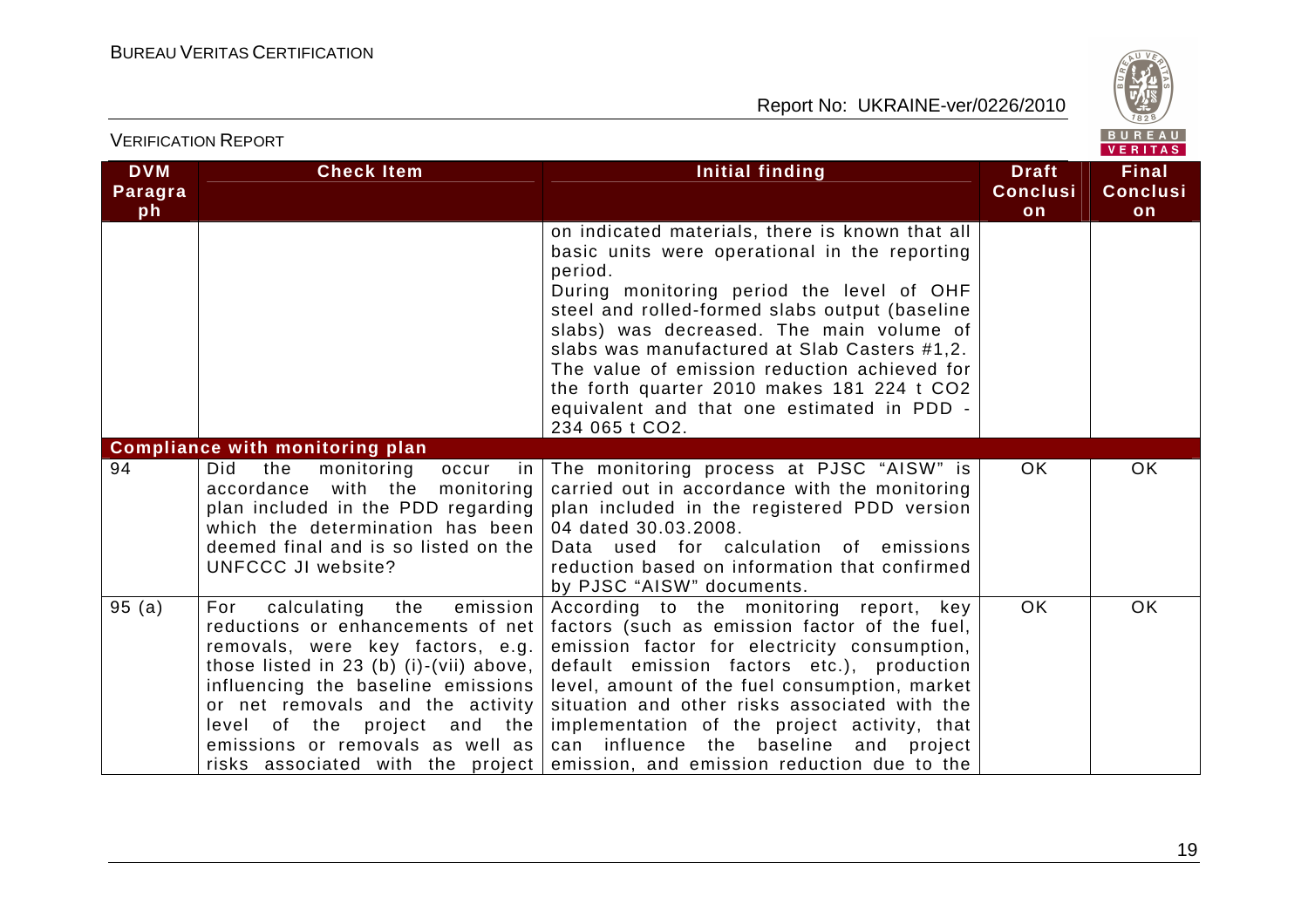

| <b>DVM</b> | <b>Check Item</b>                                                                                                                                                                                                                                                                      | <b>Initial finding</b>                                                                                                                                                                                                                                                                                                                                                                                                                                                                                                                                                                                                                                                                                                                                                                | <b>Draft</b>    | <b>Final</b>    |
|------------|----------------------------------------------------------------------------------------------------------------------------------------------------------------------------------------------------------------------------------------------------------------------------------------|---------------------------------------------------------------------------------------------------------------------------------------------------------------------------------------------------------------------------------------------------------------------------------------------------------------------------------------------------------------------------------------------------------------------------------------------------------------------------------------------------------------------------------------------------------------------------------------------------------------------------------------------------------------------------------------------------------------------------------------------------------------------------------------|-----------------|-----------------|
| Paragra    |                                                                                                                                                                                                                                                                                        |                                                                                                                                                                                                                                                                                                                                                                                                                                                                                                                                                                                                                                                                                                                                                                                       | <b>Conclusi</b> | <b>Conclusi</b> |
| ph         |                                                                                                                                                                                                                                                                                        |                                                                                                                                                                                                                                                                                                                                                                                                                                                                                                                                                                                                                                                                                                                                                                                       | on              | on              |
|            | taken into account, as appropriate?                                                                                                                                                                                                                                                    | JI project, were taken into account.                                                                                                                                                                                                                                                                                                                                                                                                                                                                                                                                                                                                                                                                                                                                                  |                 |                 |
| 95(b)      | Are<br>data<br>used<br>for<br>sources<br>calculating emission reductions or<br>enhancements of net removals<br>clearly identified,<br>reliable<br>and<br>transparent?                                                                                                                  | Data sources used for calculating emission<br>reductions are clearly identified, reliable and<br>transparent. On site responsible person<br>register<br>data<br>from<br>the<br>measurement<br>equipments and fixed monitoring data to<br>logbooks, monthly data collected to the actual<br>calculation reports. Moreover, there is<br>general database of recording data. As a fact,<br>this database is maintained by Deputy of<br>power engineer of PJSC "AISW".                                                                                                                                                                                                                                                                                                                    | <b>OK</b>       | <b>OK</b>       |
| 95(c)      | including<br>emission factors,<br>Are<br>default emission factors, if used for<br>calculating the emission reductions<br>or enhancements of net removals,<br>selected by carefully balancing<br>accuracy and reasonableness, and<br>appropriately<br>justified<br>0f<br>the<br>choice? | In this project different types of emission<br>factors (EF) are used for calculation of<br>emission reduction due to the project activity.<br>For instance, there are used EF of the natural<br>gas, EF for electricity consumption, and other<br>default emissions factors.<br>Corrective Action Request 01 (CAR01). In MR<br>for calculation was used CO2 emission factor<br>that is not officially approved. Please, use<br>valid for 2010 CO2 emission factor for<br>electricity that approved<br>by National<br>Environmental Investment Agency of Ukraine.<br>Corrective Action Request 02 (CAR02).<br>Please, provide the document mentioned in<br>the Monitoring report that justify the fact that<br>PJSC "AISW" is regarded as the first class of<br>electricity consumers. | CAR01<br>CAR02  | OK              |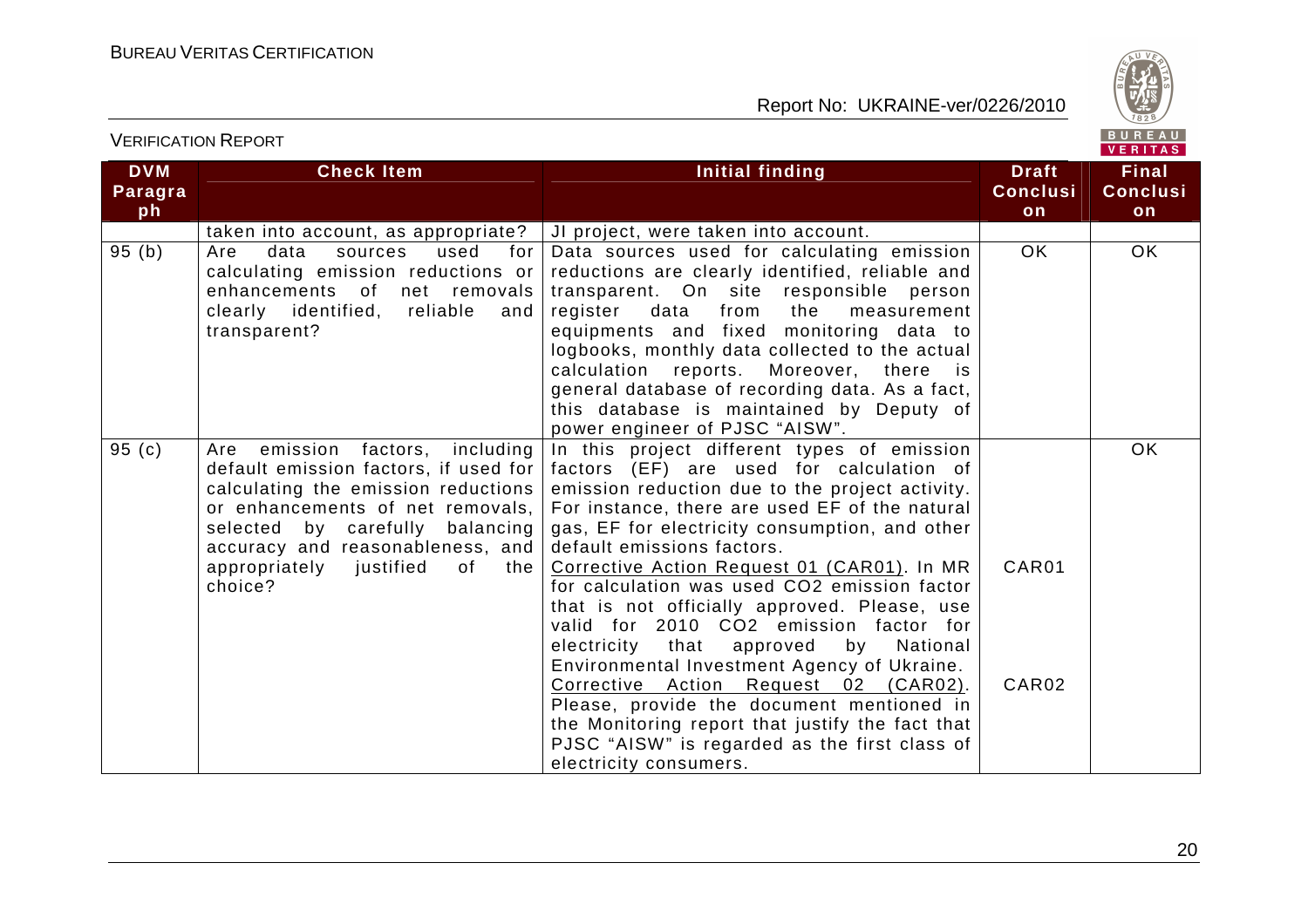

| <b>DVM</b> | <b>Check Item</b>                                                                                                                                                                                                                                                                                                                   | Initial finding                                                                                                                                                                                                                                                                                                                                                                                                                                                                                                                                                                                                                                                                                     | <b>Draft</b>              | <b>Final</b>    |
|------------|-------------------------------------------------------------------------------------------------------------------------------------------------------------------------------------------------------------------------------------------------------------------------------------------------------------------------------------|-----------------------------------------------------------------------------------------------------------------------------------------------------------------------------------------------------------------------------------------------------------------------------------------------------------------------------------------------------------------------------------------------------------------------------------------------------------------------------------------------------------------------------------------------------------------------------------------------------------------------------------------------------------------------------------------------------|---------------------------|-----------------|
| Paragra    |                                                                                                                                                                                                                                                                                                                                     |                                                                                                                                                                                                                                                                                                                                                                                                                                                                                                                                                                                                                                                                                                     | <b>Conclusi</b>           | <b>Conclusi</b> |
| ph         |                                                                                                                                                                                                                                                                                                                                     |                                                                                                                                                                                                                                                                                                                                                                                                                                                                                                                                                                                                                                                                                                     | on                        | on              |
| 95(d)      | calculation<br>of emission<br>the<br>Is a<br>reductions or enhancements of net<br>removals based on conservative<br>assumptions and the most plausible<br>scenarios in a transparent manner?                                                                                                                                        | The calculation of emission reductions is<br>based on conservative assumptions and the<br>most plausible scenarios in a transparent<br>manner. As a result of documents revision, all<br>data connected with estimation of emission<br>reduction is presented through the Monitoring<br>report and excel spreadsheet with calculation.<br>Corrective Action Request 03 (CAR03). Some<br>values of emission reduction in section 6 of<br>the Monitoring report are incorrect. Please,<br>recalculate and make amendments in the MR<br>and Excel spreadsheet.<br>Clarification Request 01 (CL01). Please<br>provide information on the difference of<br>amount of ERU's for the forth quarter of 2010 | CAR03<br>CL <sub>01</sub> | <b>OK</b>       |
|            |                                                                                                                                                                                                                                                                                                                                     | according to the calculations in PDD.                                                                                                                                                                                                                                                                                                                                                                                                                                                                                                                                                                                                                                                               |                           |                 |
|            | Applicable to JI SSC projects only                                                                                                                                                                                                                                                                                                  |                                                                                                                                                                                                                                                                                                                                                                                                                                                                                                                                                                                                                                                                                                     |                           |                 |
| 96         | Is the relevant threshold to<br>be<br>classified as JI SSC project not<br>exceeded during the monitoring<br>period on an annual average basis?<br>If the threshold is exceeded, is the<br>maximum emission reduction level<br>estimated in the PDD for the JI SSC<br>project or the bundle for the<br>monitoring period determined? | Not applicable                                                                                                                                                                                                                                                                                                                                                                                                                                                                                                                                                                                                                                                                                      | OK.                       | <b>OK</b>       |
|            | Applicable to bundled JI SSC projects only                                                                                                                                                                                                                                                                                          |                                                                                                                                                                                                                                                                                                                                                                                                                                                                                                                                                                                                                                                                                                     |                           |                 |
| 97(a)      | Has the composition of the bundle                                                                                                                                                                                                                                                                                                   | Not applicable                                                                                                                                                                                                                                                                                                                                                                                                                                                                                                                                                                                                                                                                                      | OK                        | <b>OK</b>       |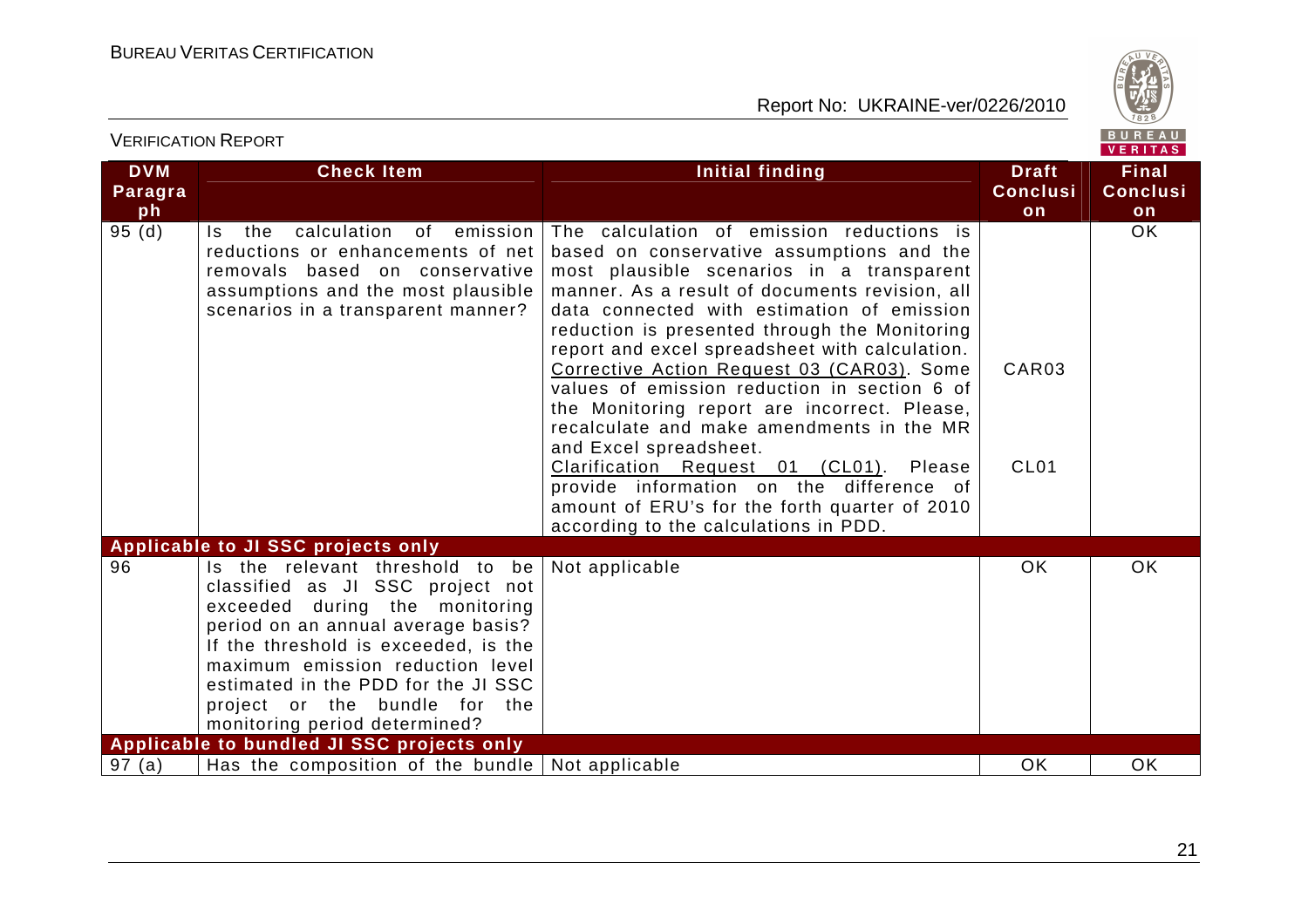

|                             |                                                                                                                                                                                                                                                                                                                                                           |                        |                                       | $V$ e kii a s                         |  |
|-----------------------------|-----------------------------------------------------------------------------------------------------------------------------------------------------------------------------------------------------------------------------------------------------------------------------------------------------------------------------------------------------------|------------------------|---------------------------------------|---------------------------------------|--|
| <b>DVM</b><br>Paragra<br>ph | <b>Check Item</b>                                                                                                                                                                                                                                                                                                                                         | <b>Initial finding</b> | <b>Draft</b><br><b>Conclusi</b><br>on | <b>Final</b><br><b>Conclusi</b><br>on |  |
|                             | not changed from that is stated in<br>F-JI-SSCBUNDLE?                                                                                                                                                                                                                                                                                                     |                        |                                       |                                       |  |
| 97(b)                       | If the determination was conducted<br>of an<br>the basis<br>overall<br>$\Omega$<br>monitoring plan, have the project<br>participants submitted a common<br>monitoring report?                                                                                                                                                                             | Not applicable         | <b>OK</b>                             | OK                                    |  |
| 98                          | If the monitoring is based on a<br>monitoring plan that provides for<br>overlapping monitoring periods, are<br>periods<br>monitoring<br>the<br>per<br>component of the project clearly<br>specified in the monitoring report?<br>Do the monitoring periods not<br>overlap with those for which<br>verifications were already deemed<br>final in the past? | Not applicable         | <b>OK</b>                             | <b>OK</b>                             |  |
|                             | <b>Revision of monitoring plan</b>                                                                                                                                                                                                                                                                                                                        |                        |                                       |                                       |  |
|                             | Applicable only if monitoring plan is revised by project participant                                                                                                                                                                                                                                                                                      |                        |                                       |                                       |  |
| 99(a)                       | Did the project participants provide  <br>an appropriate justification for the<br>proposed revision?                                                                                                                                                                                                                                                      | Not applicable         | <b>OK</b>                             | <b>OK</b>                             |  |
| 99(b)                       | Does the proposed revision improve<br>the accuracy and/or applicability of<br>information collected compared to<br>the original monitoring plan without<br>conformity<br>changing<br>with<br>the<br>relevant rules and regulations for                                                                                                                    | Not applicable         | <b>OK</b>                             | <b>OK</b>                             |  |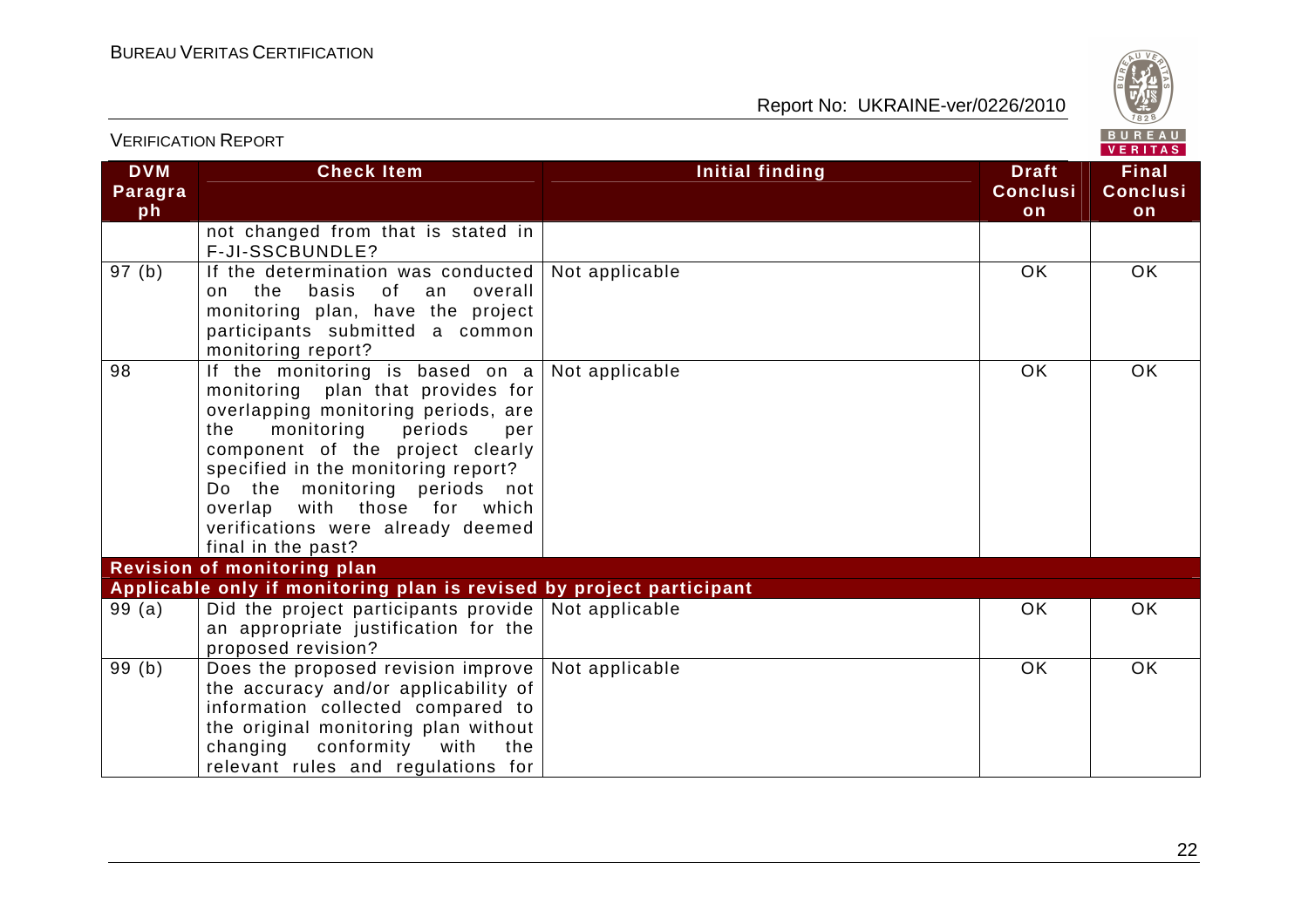

|                             |                                                                                                                                                                         |                                                                                                                                                                                                                                                                                                                                                                                                                                                                                                           |                                       | VERIIAS                               |
|-----------------------------|-------------------------------------------------------------------------------------------------------------------------------------------------------------------------|-----------------------------------------------------------------------------------------------------------------------------------------------------------------------------------------------------------------------------------------------------------------------------------------------------------------------------------------------------------------------------------------------------------------------------------------------------------------------------------------------------------|---------------------------------------|---------------------------------------|
| <b>DVM</b><br>Paragra<br>ph | <b>Check Item</b>                                                                                                                                                       | Initial finding                                                                                                                                                                                                                                                                                                                                                                                                                                                                                           | <b>Draft</b><br><b>Conclusi</b><br>on | <b>Final</b><br><b>Conclusi</b><br>on |
|                             | the establishment of monitoring<br>plans?                                                                                                                               |                                                                                                                                                                                                                                                                                                                                                                                                                                                                                                           |                                       |                                       |
| Data management             |                                                                                                                                                                         |                                                                                                                                                                                                                                                                                                                                                                                                                                                                                                           |                                       |                                       |
| 101 (a)                     | Is the implementation of data<br>collection procedures in accordance<br>with the monitoring plan, including<br>the quality control and quality<br>assurance procedures? | of<br>data<br>collection<br>Procedures<br>are<br>implemented<br>compliance<br>with<br>the<br>in<br>monitoring plan. There is used system of data<br>collection on FER consumption. Also, used<br>measuring equipment, such as scales, gas<br>meters, steam<br>meters, water<br>meters,<br>electricity consumption meters. Monitoring<br>data of the project is monitored continuously<br>due to specific monitoring system and<br>measurement equipments.                                                 | OK.                                   | OK                                    |
| 101(b)                      | Is the function of the monitoring<br>equipment, including its calibration<br>status, is in order?                                                                       | All monitoring equipments have calibration. It<br>is calibrated with periodic frequency (passport<br>state the calibration frequency for every<br>device) according to the national regulations.<br>During site visit verifiers received and<br>reviewed passports of some measurement<br>equipment on a spot-check basis.<br>Corrective Action Request 04 (CAR04).<br>Please, in the Monitoring report give more<br>detailed<br>information about measurement<br>equipments used during data monitoring. | CAR04                                 | <b>OK</b>                             |
| 101 (c)                     | Are the evidence and records used<br>for the monitoring maintained in a<br>traceable manner?                                                                            | The evidence and records used for the<br>monitoring are maintained on site of every<br>device and in technical department in a<br>traceable manner.                                                                                                                                                                                                                                                                                                                                                       | <b>OK</b>                             | <b>OK</b>                             |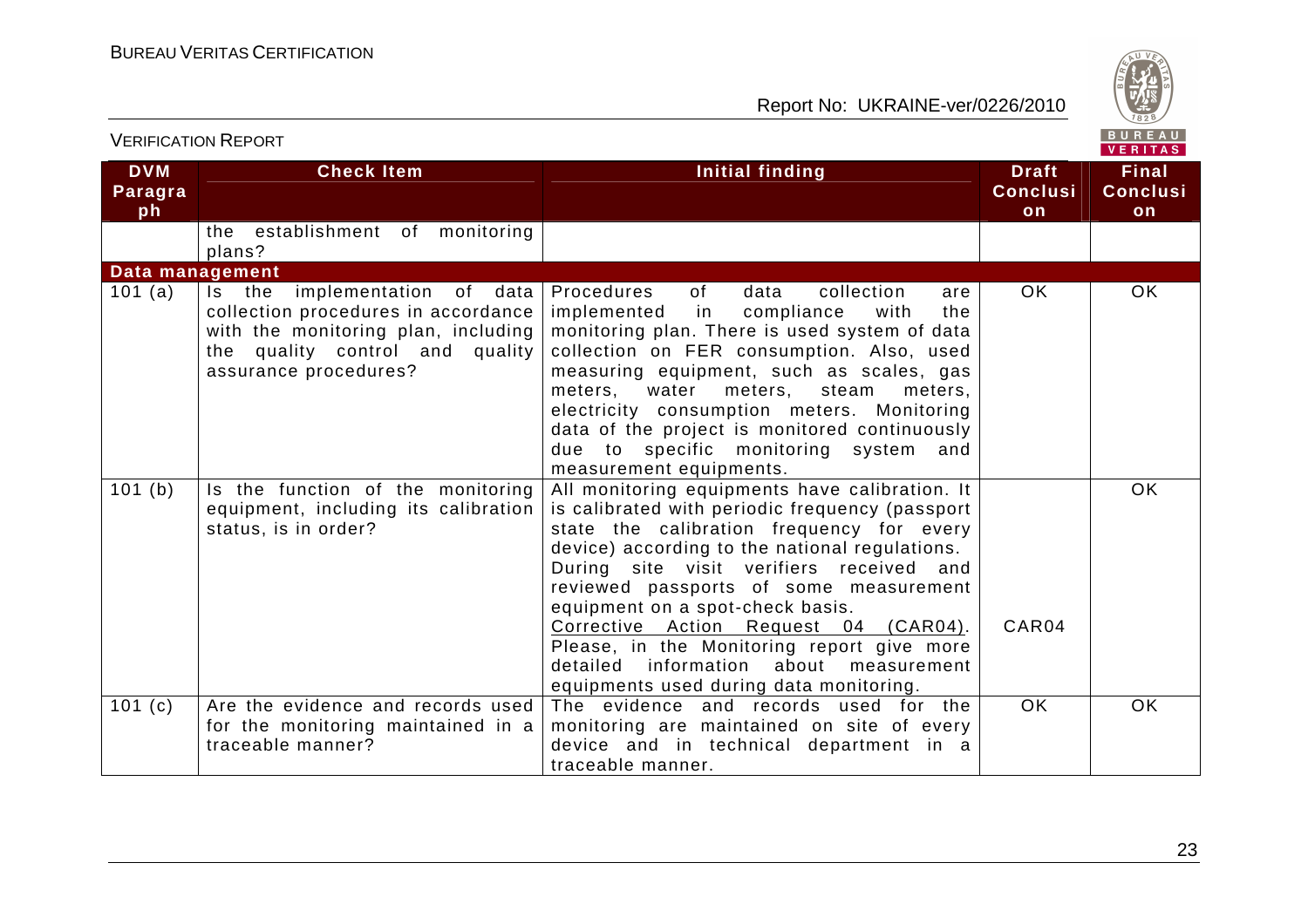

|                             |                                                                                                                                                                         |                                                                                                                                                                                                                                                                                                 |                                       | VERITAS                         |
|-----------------------------|-------------------------------------------------------------------------------------------------------------------------------------------------------------------------|-------------------------------------------------------------------------------------------------------------------------------------------------------------------------------------------------------------------------------------------------------------------------------------------------|---------------------------------------|---------------------------------|
| <b>DVM</b><br>Paragra<br>ph | <b>Check Item</b>                                                                                                                                                       | <b>Initial finding</b>                                                                                                                                                                                                                                                                          | <b>Draft</b><br><b>Conclusi</b><br>on | <b>Final</b><br><b>Conclusi</b> |
| 101(d)                      | collection<br>the<br>data<br>and<br>Is.<br>management system for the project<br>in accordance with the<br>monitoring plan?                                              | The data collection and management system<br>for the project in accordance with the<br>monitoring plan. Implementation of monitoring<br>system was checked through site visit, and<br>concluded<br>that<br>monitoring<br>system<br>is.<br>completely in accordance with the monitoring<br>plan. | <b>OK</b>                             | on<br><b>OK</b>                 |
|                             |                                                                                                                                                                         | Verification regarding programs of activities (additional elements for assessment)                                                                                                                                                                                                              |                                       |                                 |
| 102                         | Is any JPA that has not been added<br>to the JI PoA not verified?                                                                                                       | Not applicable                                                                                                                                                                                                                                                                                  | OK                                    | <b>OK</b>                       |
| 103                         | Is the verification based on the<br>monitoring reports of all JPAs to be<br>verified?                                                                                   | Not applicable                                                                                                                                                                                                                                                                                  | OK                                    | <b>OK</b>                       |
| 103                         | Does the verification ensure the<br>accuracy and conservativeness of<br>emission<br>reductions<br>the<br>or<br>enhancements<br>0f<br>removals<br>generated by each JPA? | Not applicable                                                                                                                                                                                                                                                                                  | <b>OK</b>                             | OK                              |
| 104                         | Does the monitoring period not Not applicable<br>overlap with previous monitoring<br>periods?                                                                           |                                                                                                                                                                                                                                                                                                 | <b>OK</b>                             | <b>OK</b>                       |
| 105                         | If the AIE learns of an erroneously<br>included JPA, has the AIE informed<br>the JISC of its findings in writing?                                                       | Not applicable                                                                                                                                                                                                                                                                                  | OK                                    | OK                              |
|                             | Applicable to sample-based approach only                                                                                                                                |                                                                                                                                                                                                                                                                                                 |                                       |                                 |
| 106                         | Does the sampling plan prepared by<br>the AIE:<br>(a) Describe its sample selection,                                                                                    | Not applicable                                                                                                                                                                                                                                                                                  | <b>OK</b>                             | <b>OK</b>                       |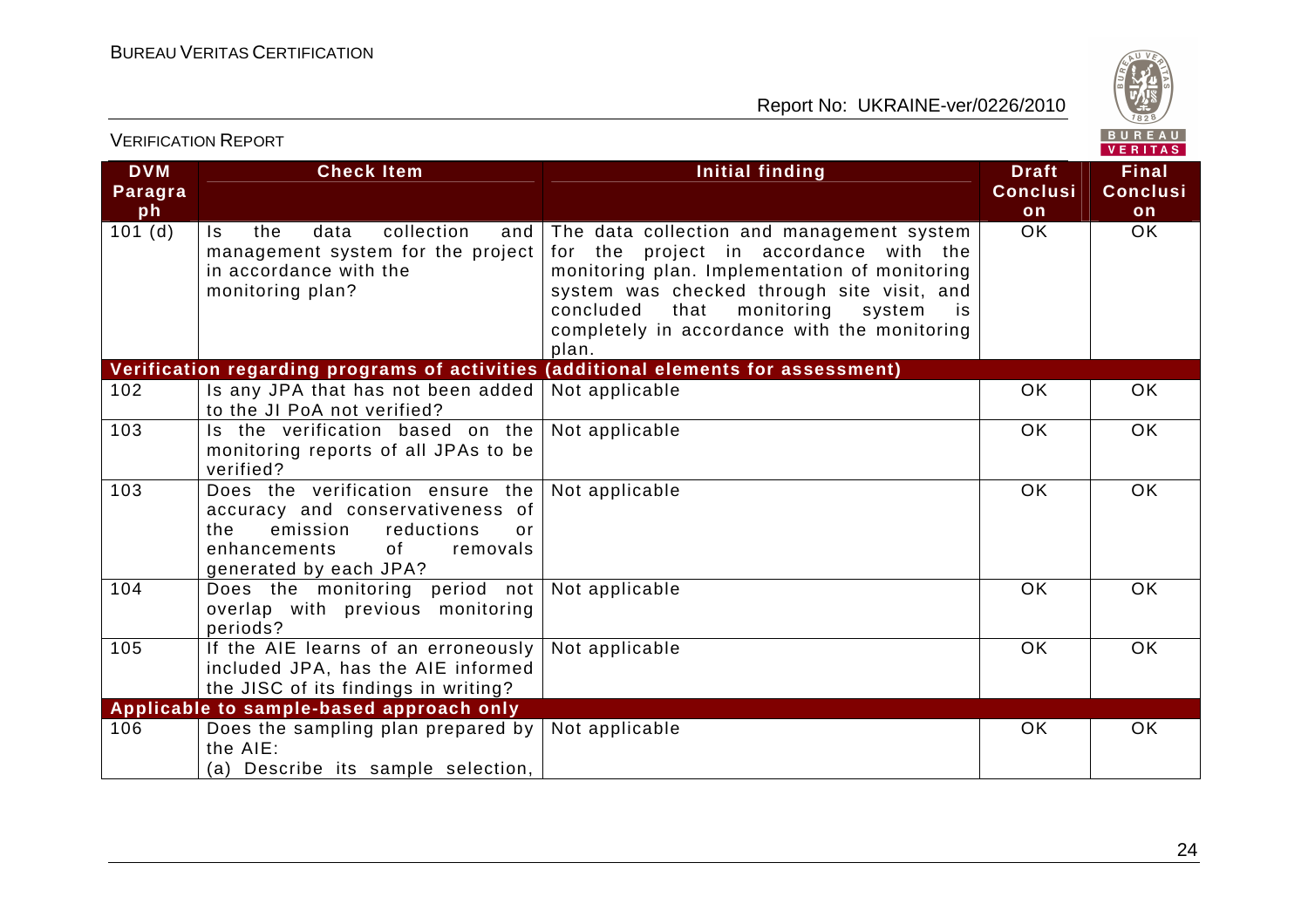

|                             | <b>VERIFICATION REPORT</b>                                                                                                                                                                                                                                                                                                                                                                                                                                                                                                                                                                                                                                                                                                                                                                                                                          |                        |                                       | BUREAU<br>VERITAS                     |
|-----------------------------|-----------------------------------------------------------------------------------------------------------------------------------------------------------------------------------------------------------------------------------------------------------------------------------------------------------------------------------------------------------------------------------------------------------------------------------------------------------------------------------------------------------------------------------------------------------------------------------------------------------------------------------------------------------------------------------------------------------------------------------------------------------------------------------------------------------------------------------------------------|------------------------|---------------------------------------|---------------------------------------|
| <b>DVM</b><br>Paragra<br>ph | <b>Check Item</b>                                                                                                                                                                                                                                                                                                                                                                                                                                                                                                                                                                                                                                                                                                                                                                                                                                   | <b>Initial finding</b> | <b>Draft</b><br><b>Conclusi</b><br>on | <b>Final</b><br><b>Conclusi</b><br>on |
|                             | taking into<br>account that:<br>(i) For each verification that uses<br>a sample-based approach, the<br>sample selection<br>shall<br>be<br>sufficiently representative of the<br>JPAs in the JI PoA<br>such<br>extrapolation to all JPAs identified<br>for that verification is reasonable,<br>taking into account differences<br>among the characteristics of JPAs,<br>such as:<br>- The types of JPAs;<br>The complexity of the<br>applicable technologies and/or<br>measures used;<br>- The geographical location of<br>each JPA;<br>- The amounts of expected<br>emission reductions of the JPAs<br>being verified;<br>- The number of JPAs for which<br>emission reductions are being<br>verified;<br>- The length of monitoring<br>periods<br>of the JPAs being<br>verified; and<br>- The samples selected for prior<br>verifications, if any? |                        |                                       |                                       |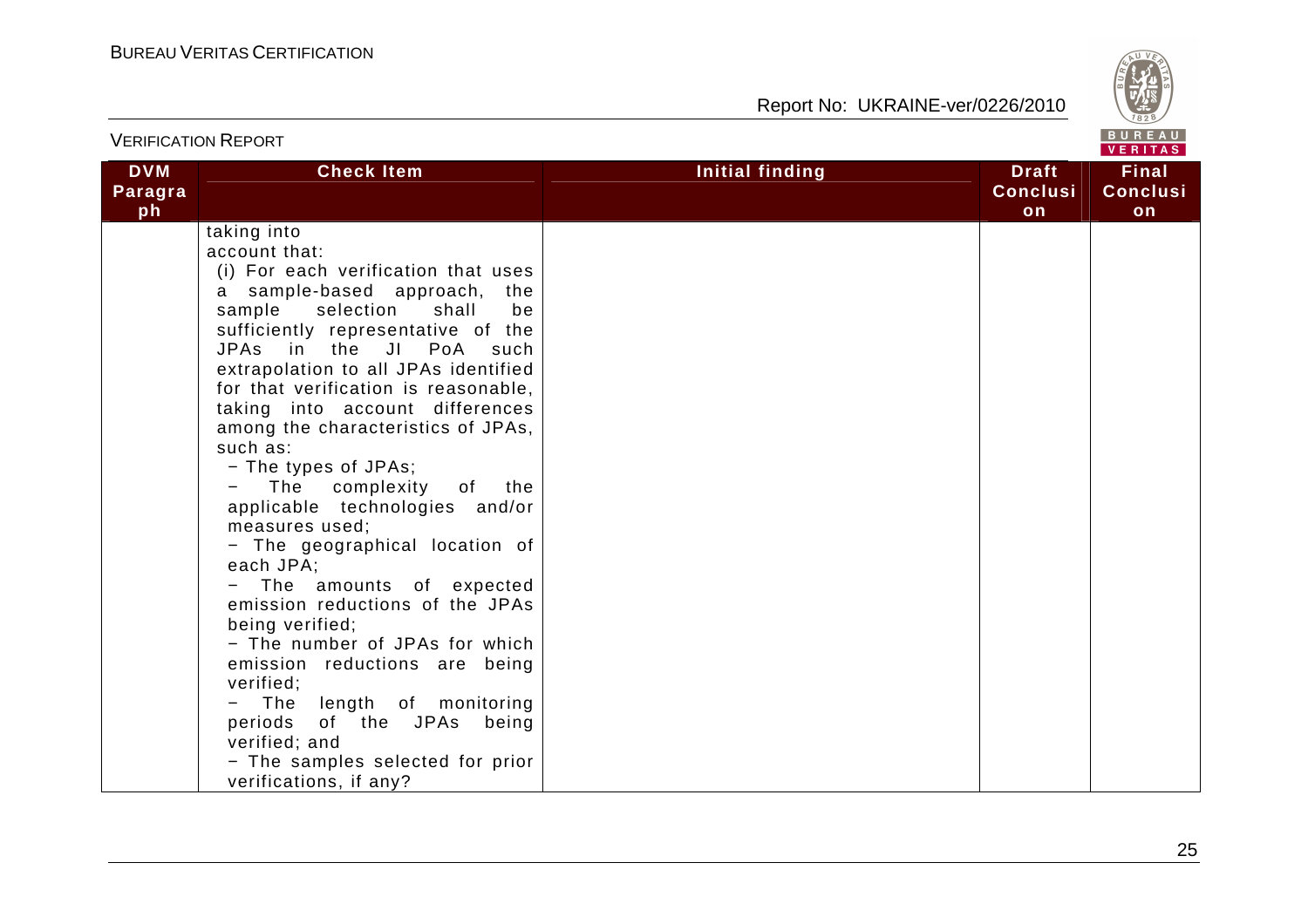VERIFICATION REPORT

Report No: UKRAINE-ver/0226/2010



#### VERITAS **DVM Check Item Initial finding Check Item Initial finding Check Item Final Paragra Conclusi Conclusi** $ph<sup>2</sup>$ **onon**  $\overline{OK}$  $OK$ 107 | Is the sampling plan ready for | Not applicable OK | OK publication through the secretariat along with the verification report and supporting documentation? 108 | Has the AIE made site inspections | Not applicable | OK | OK of at least the square root of the number of total JPAs, rounded to the upper whole number? If the AIE makes no site inspections or fewer site inspections than the square root of the number of total JPAs, rounded to the upper whole number, then does the AIE provide a reasonable explanation and iustification? 109 Is the sampling plan available for Not applicable OK OK submission to the secretariat for the JISC.s ex ante assessment? (Optional) 110 | If the AIE learns of a fraudulently | Not applicable | OK | OK | OK | OK included JPA, a fraudulently monitored JPA or an inflated number of emission reductions claimed in a JI PoA, has the AIE informed the JISC of the fraud in writing?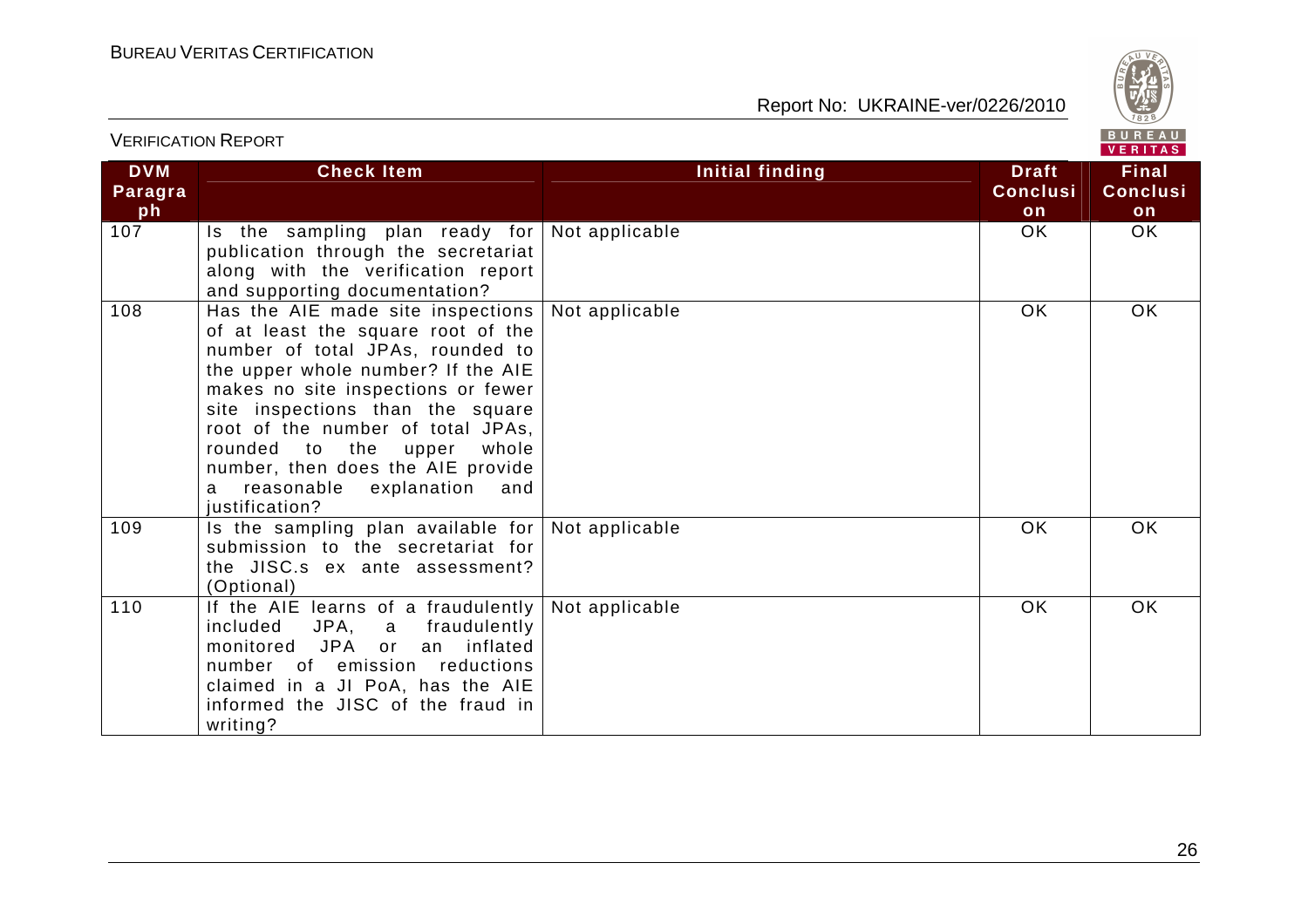

# VERIFICATION REPORT

# **Table 2 Resolution of Corrective Action and Clarification Requests**

| <b>Draft</b><br>report<br>clarifications<br>and<br>action<br>corrective<br>requests<br>by.<br>validation team                                                                                                                                                                    | Ref. to<br>checkli<br>st<br>questio<br>$n$ in<br>table 1 | Summary of project participant<br>response                                                                                                                                                                                             | <b>Verification team</b><br>conclusion                                                                                                                                                                                            |
|----------------------------------------------------------------------------------------------------------------------------------------------------------------------------------------------------------------------------------------------------------------------------------|----------------------------------------------------------|----------------------------------------------------------------------------------------------------------------------------------------------------------------------------------------------------------------------------------------|-----------------------------------------------------------------------------------------------------------------------------------------------------------------------------------------------------------------------------------|
| Corrective Action Request 01 (CAR01).<br>In MR for calculation was used CO2<br>emission factor that is not officially<br>approved. Please, use valid for 2010<br>CO2 emission factor for electricity that<br>approved by National Environmental<br>Investment Agency of Ukraine. | Table<br>1, 95<br>(c)                                    | The corrective active request was<br>taken into account in the modified<br>version of the monitoring report.                                                                                                                           | The corrections were made<br>in accordance to the most<br>recent data. Issue is closed.                                                                                                                                           |
| Corrective Action Request 02 (CAR02).<br>Please, provide the document mentioned<br>in the Monitoring report that justify the<br>fact that PJSC "AISW" is regarded as the<br>first class of electricity consumers.                                                                | Table<br>1,95<br>(c)                                     | The document that justifies the  <br>fact that PJSC "AISW" is regarded<br>as the first class of electricity<br>is the<br>electricity<br>consumers<br>purchase agreement of AISW. The<br>document was submitted to AIE as<br>requested. | The required document was<br>provided. Issue is closed.                                                                                                                                                                           |
| Corrective Action Request 03 (CAR03).<br>Some values of emission reduction in<br>section 6 of the Monitoring report are<br>incorrect. Please, recalculate and make<br>amendments in the MR<br>and Excel<br>spreadsheet.                                                          | Table<br>1,95<br>(d)                                     | Response 01. The calculations in<br>section 6 are based on the excel<br>spreadsheet (earlier submitted to<br>the verifier).<br>Response 02. Corrections were<br>made in the MR. See section 6 of<br>the MR.                            | Conclusion 01. Please, give<br>references<br>to<br>excel<br>spreadsheets<br>the<br>.in<br>Monitoring<br>report,<br>and<br>provide explanation.<br>Final conclusion. According<br>to the provided information,<br>issue is closed. |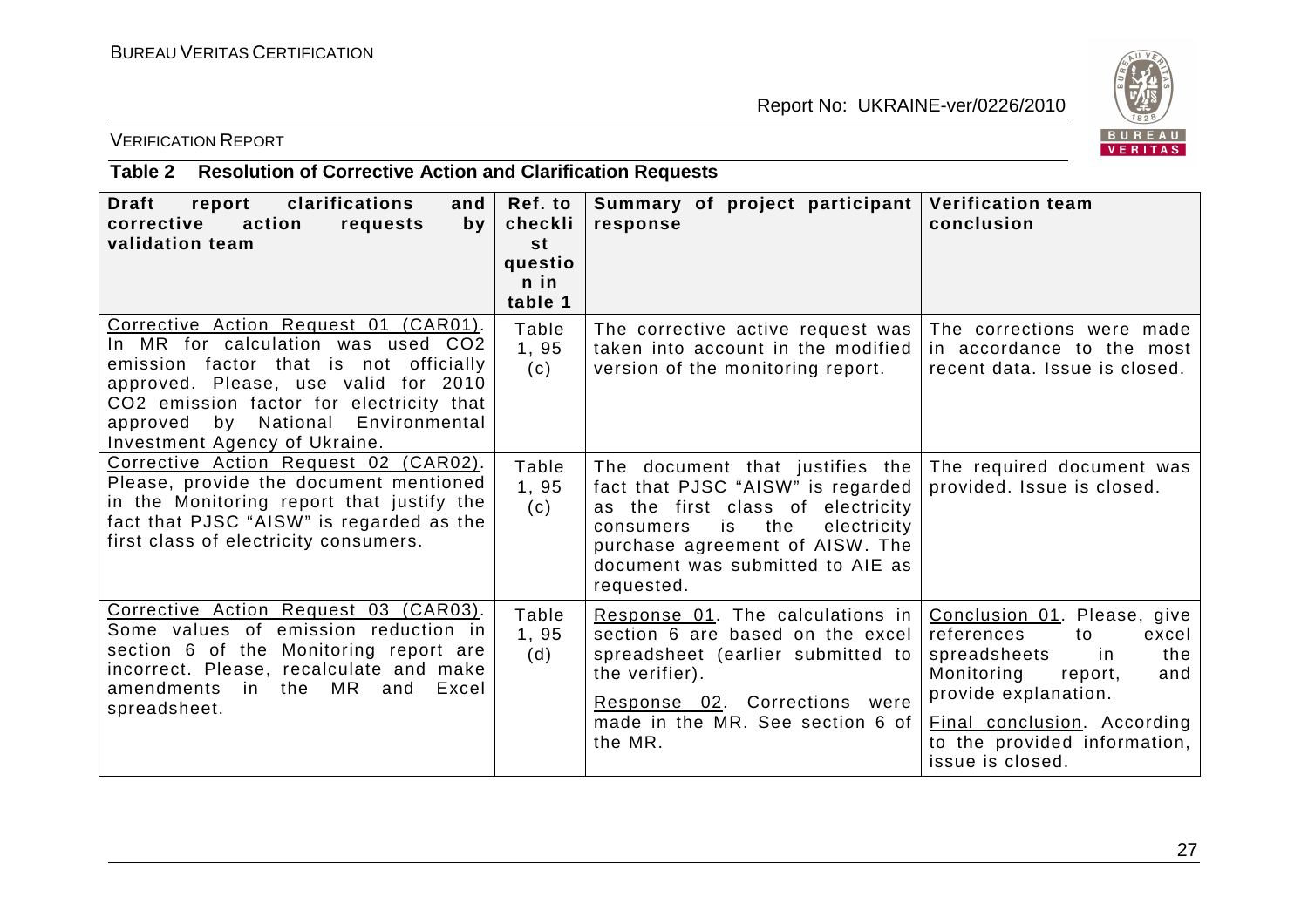

| <b>VERIFICATION REPORT</b>                                                                                                                                                           |                        |                                                                                                                                                                                                                                                                                                                                                                                                                      | BUREAU<br><b>VERITAS</b>                            |
|--------------------------------------------------------------------------------------------------------------------------------------------------------------------------------------|------------------------|----------------------------------------------------------------------------------------------------------------------------------------------------------------------------------------------------------------------------------------------------------------------------------------------------------------------------------------------------------------------------------------------------------------------|-----------------------------------------------------|
| Corrective Action Request 04 (CAR04).<br>Please, in the Monitoring report give<br>information<br>detailed<br>about<br>more<br>measurement equipments used during<br>data monitoring. | Table<br>1, 101<br>(b) | Information on metering devices Additional information was<br>has been updated by AISW and provided. Issue is closed.<br>submitted to the verifier.                                                                                                                                                                                                                                                                  |                                                     |
| Clarification Request 01 (CL01). Please<br>provide information on the difference of<br>amount of ERU's for the forth quarter of<br>2010 according to the calculations in<br>PDD.     | Table<br>1,95<br>(d)   | The actual amount of ERUs for the I<br>$4th$ quarter is lower than expected  <br>in the PDD. The reason of that is<br>market situation causing lower<br>than expected demand for final<br>products. This factor lies beyond<br>of control of project participant.<br>The explanation of the difference<br>in amount of ERUs from the<br>calculations in the PDD is added<br>to the monitoring report (Section<br>5). | Issue is closed based on<br>provided clarification. |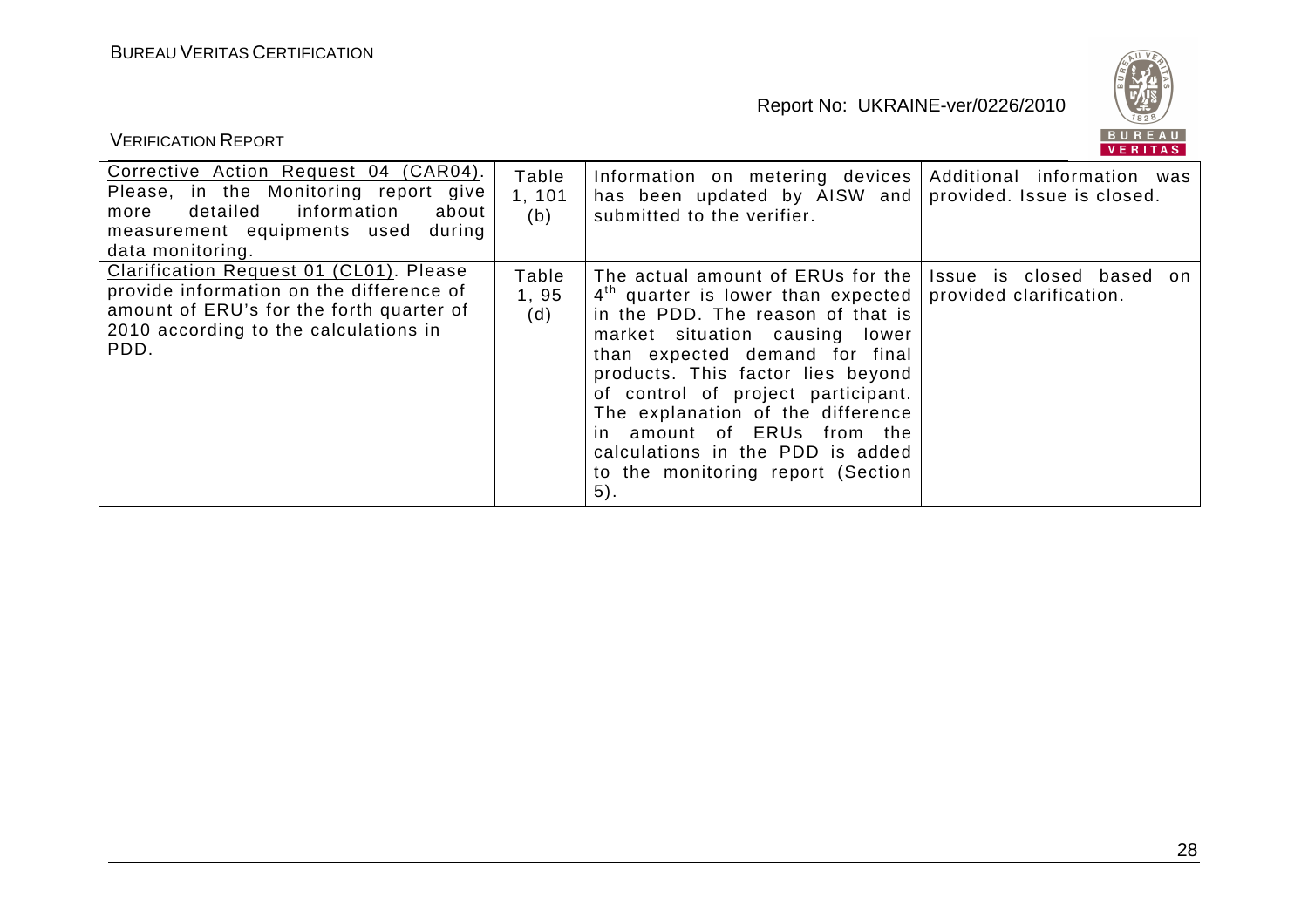

VERIFICATION REPORT

APPENDIX B: VERIFIER'S CVs

The verification team included the following:

## **Ivan G. Sokolov, Dr. Sci. (biology, microbiology)**

Acting CEO Bureau Veritas Ukraine Internal Technical Reviewer, Climate Change Lead Verifier, Bureau Veritas Certification Holding SAS Operational Manager for Ukraine

He has over 25 years of experience in Research Institute in the field of biochemistry, biotechnology, and microbiology. He is a Lead auditor of Bureau Veritas Certification for Environment Management System (IRCA registered), Quality Management System (IRCA registered), Occupational Health and Safety Management System, and Food Safety Management System. He performed over 140 audits since 1999. Also he is Lead Tutor of the IRCA registered ISO 14000 EMS Lead Auditor Training Course, and Lead Tutor of the IRCA registered ISO 9000 QMS Lead Auditor Training Course. He is Lead Tutor of the Clean Development Mechanism /Joint Implementation Lead Verifier Training Course and he was involved in the determination/verification over 60 JI/CDM projects.

### **Kateryna Zinevych, M.Sci. (environmental science)**

Climate Change Lead Verifier, Bureau Veritas Ukraine Health, Safety and Environment Project Manager

Kateryna Zinevych has graduated from National University of Kyiv-Mohyla Academy with the Master Degree in Environmental Science. She has experience at working in a professional position (analytics) involving the exercise of judgment, problem solving and communication with other professional and managerial personnel as well as customers and other interested parties at analytical centre "Dergzovnishinform" and "Burea Veritas Ukraine" LLC. She has successfully completed IRCA registered Lead Auditor Training Course for Environment Management Systems and Quality Management Systems. She has successfully completed Climate Change Verifier Training Course and she participated as verifier in the determination/verification of 26 JI projects.